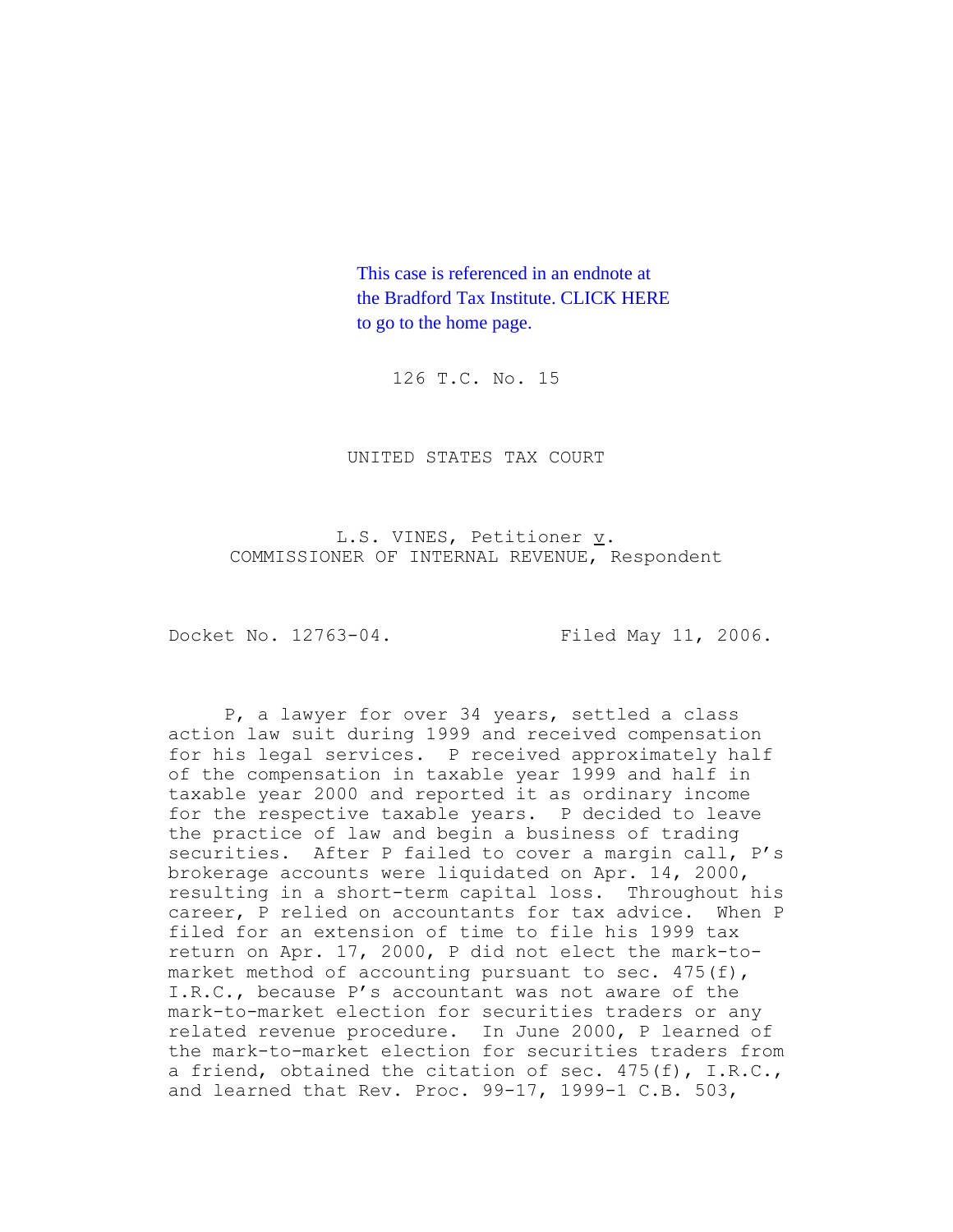required the election to be filed no later than the due date for the previous year's tax return; i.e., Apr. 17, 2000. P then employed a law firm to file the election and a request for relief pursuant to sec. 301.9100- 3(c), Proced. & Admin. Regs. On July 21, 2000, the law firm submitted the election on P's behalf. P did not trade any securities, realize any further gains, or suffer any further losses between Apr. 17 and July 21, 2000. P's losses were exactly the same on July 21, 2000, as they were on Apr. 17, 2000. In a Private Letter Ruling, dated Dec. 5, 2001, R denied P's request for an extension of time to file the election pursuant to sec. 301.9100-3(c), Proced. & Admin. Regs. Subsequently, R determined deficiencies in tax for P's taxable years 1999 and 2000.

Held: P is entitled to an extension of time to file his sec. 475(f), I.R.C., election pursuant to sec. 301.9100-3, Proced. & Admin. Regs. P is entitled to relief because he acted reasonably and in good faith and the interests of the Government will not be prejudiced. Accordingly, P is entitled to the benefits of sec. 475(f), I.R.C., for the taxable year 2000 as if he had timely filed the election.

David D. Aughtry, Roy J. Crawford, and Hale E. Sheppard, for petitioner.

Monica D. Armstrong, for respondent.

WELLS, Judge: Respondent determined deficiencies in tax for petitioner's 1999 and 2000 taxable years of \$6,312,641 and  $$6,835,942$ , respectively.<sup>1</sup> The issue we decide is whether, pursuant to section 301.9100-3, Proced. & Admin. Regs., petitioner should be granted an extension of time to file a

<sup>1</sup>Respondent contends that petitioner in not entitled to certain deductions for meals and entertainment for taxable year 1999, gifts to employees for taxable year 1999, and alimony payments for taxable year 2000 all of which petitioner concedes.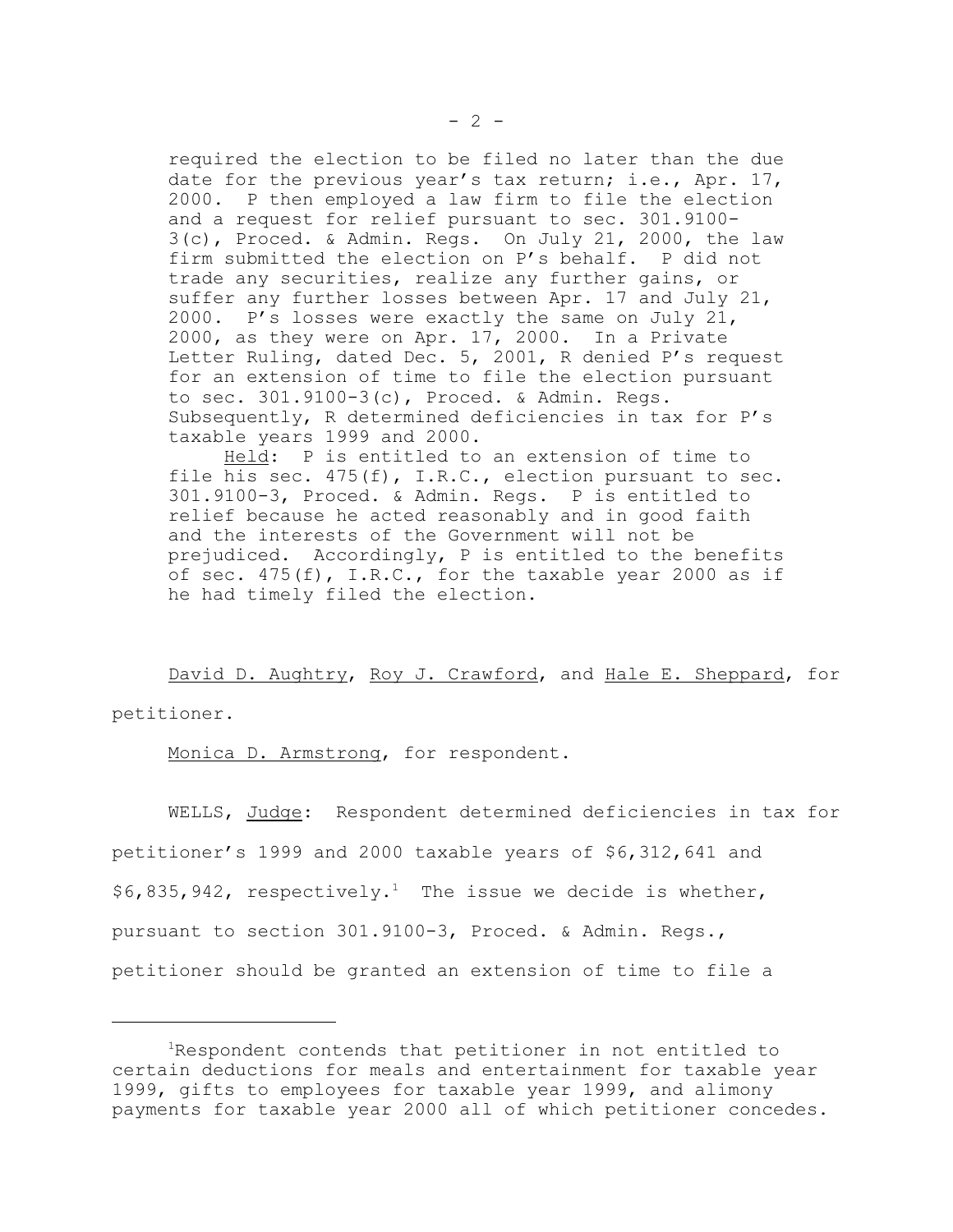section 475(f) election for his taxable year 2000. Unless otherwise indicated, all section references are to the Internal Revenue Code, as amended, and all Rule references are to the Tax Court Rules of Practice and Procedure.

## FINDINGS OF FACT

Some of the facts and certain exhibits have been stipulated. The parties' stipulations of fact are incorporated in this Opinion by reference and are found as facts in the instant case.<sup>2</sup> At the time of filing the petition, petitioner resided in Birmingham, Alabama. Petitioner is an attorney who practiced personal injury law in Birmingham, Alabama, for approximately 34 years. During January 1994, petitioner began representing certain plaintiffs in a national class action lawsuit that settled with the defendants during 1999. Petitioner received approximately one-half of his compensation for settling the class action suit during the taxable year 1999 and the other half during the taxable year 2000. Petitioner reported net profits of \$18,520,775 and \$16,966,055 from his law practice on line 29 of Schedule C, Profit or Loss From Business, of his Forms 1040, U.S. Individual Income Tax Return, for taxable years 1999 and 2000, respectively.

 $- 3 -$ 

 $2$ The instant case was tried in the Court's Electronic (North) Courtroom where evidence was presented electronically and certain testimony was taken by video conference. In addition to the usual paper format, the parties filed briefs on CD Rom.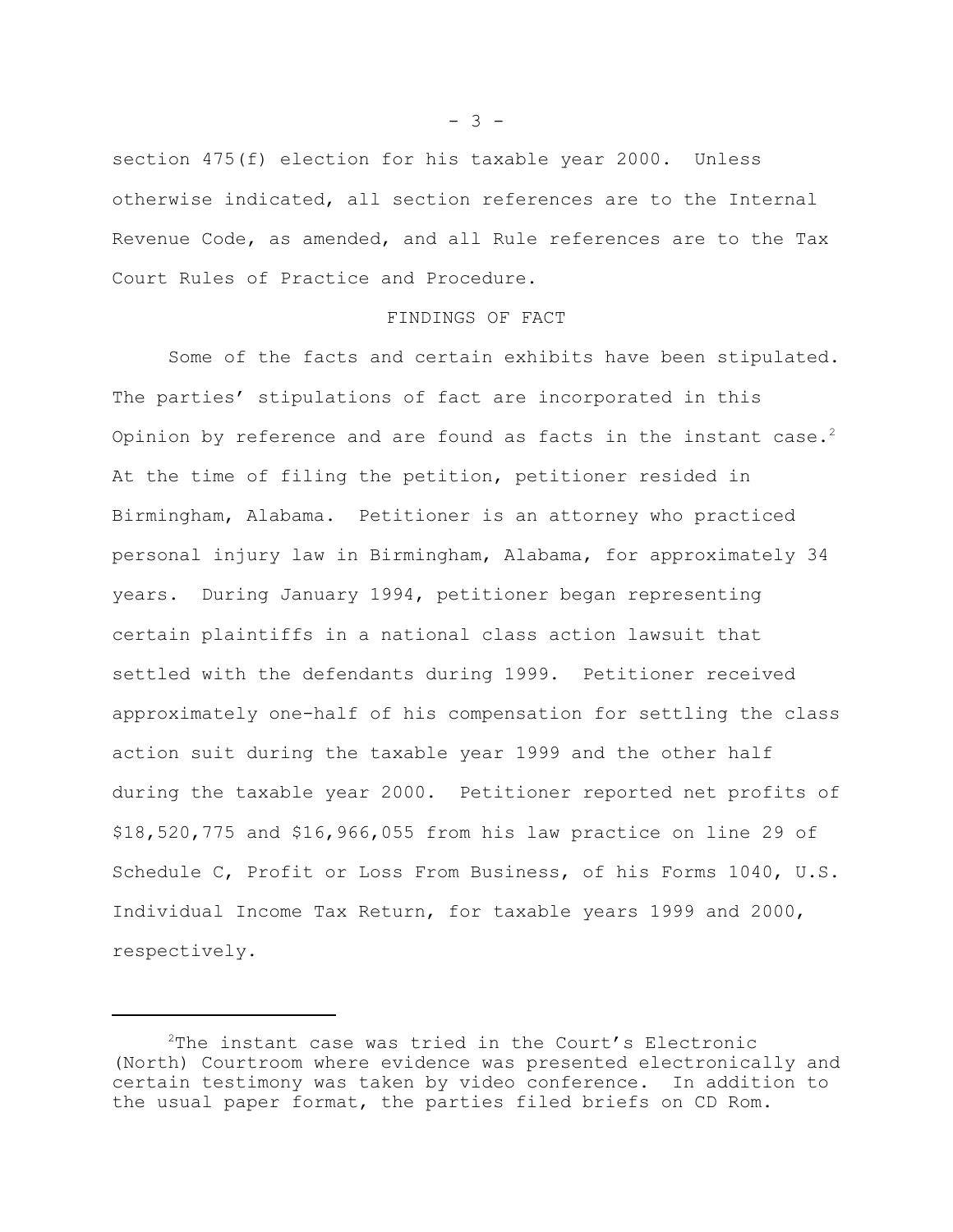During August 1999, petitioner established brokerage accounts with DLJdirect and Ameritrade for the purpose of investing a portion of his compensation from settling the class action suit. Petitioner deposited \$5 million in each of those accounts. Petitioner later established a brokerage account with Terra Nova during December 1999.

During the fall of 1999, petitioner decided to wind down his law practice and begin a new career as a securities trader. Previously, petitioner had traded in the stock market only irregularly. Between December 1999 and January 2000, petitioner concluded the class action suit, transferred his remaining cases to other attorneys, paid off the balance of the lease of his downtown-Birmingham law office, and terminated the lease. By late January 2000, petitioner had spent a substantial amount of money equipping and organizing one floor of his home as a securities trading office. Based on the volume and frequency of petitioner's trading, the parties have stipulated that petitioner became engaged in the trade or business of trading securities on January 28, 2000.

Petitioner used margin borrowing as part of his securities trading strategy. On April 14, 2000, DLJdirect forced the liquidation of petitioner's entire account and terminated petitioner's trading on account of petitioner's failure to cover a margin call after technology stocks declined sharply during

 $- 4 -$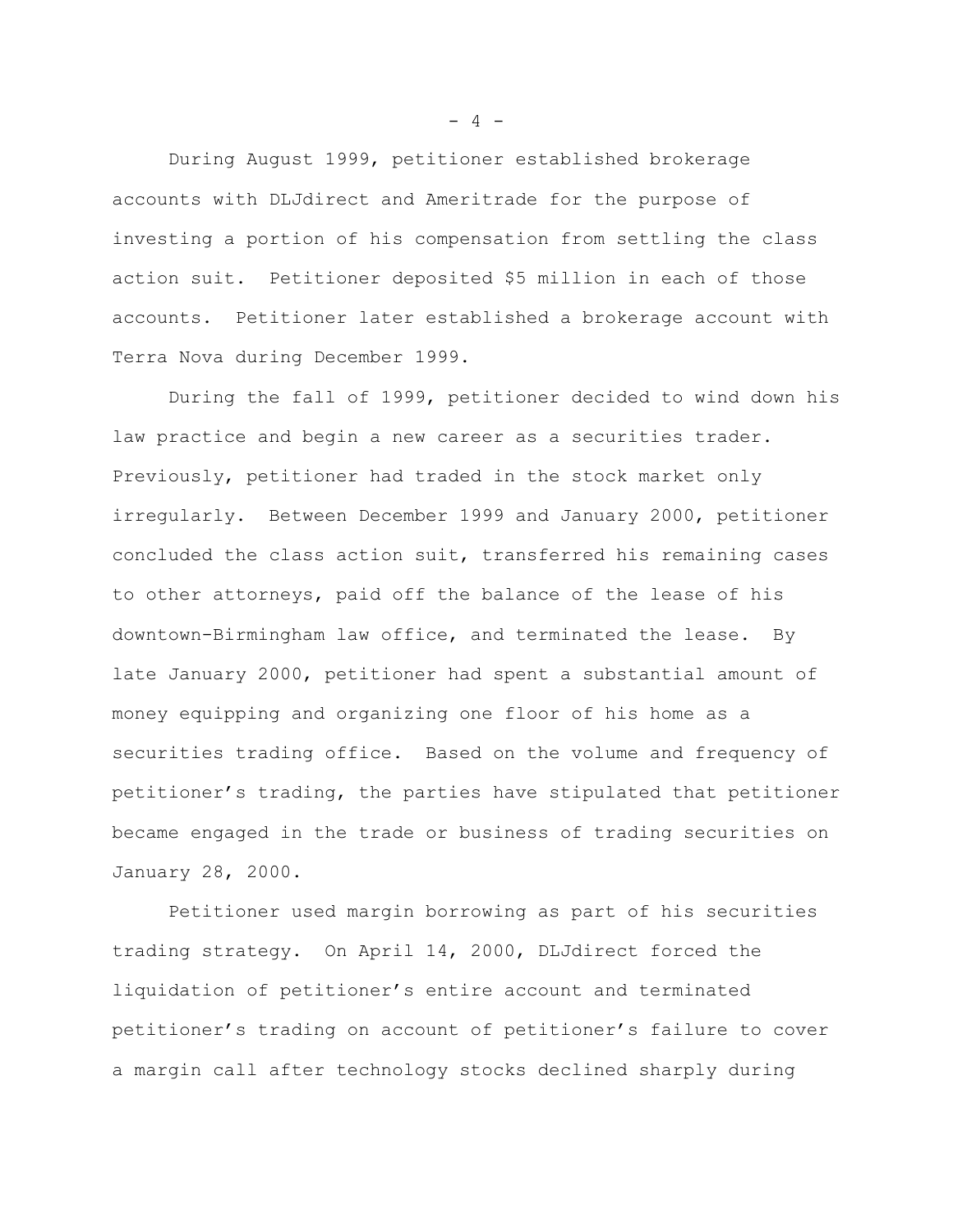early April, 2000. As of April 14, 2000, petitioner's net trading losses totaled \$25,196,151.54. After his account was liquidated on April 14, 2000, petitioner held no securities in his DLJdirect, Ameritrade, or Terra Nova accounts.

Throughout his career, petitioner used certified public accountants to advise him on Federal tax matters and to prepare his Federal tax returns. J. Wray Pearce (Mr. Pearce), a certified public accountant with over 30 years of experience, had served as petitioner's business and personal accountant for over 13 years. Mr. Pearce had visited petitioner's home several times and was very familiar with petitioner's securities trading business. He had seen all of petitioner's trading-related computers and equipment, helped hire some of the employees in petitioner's securities trading business, and reviewed daily calculations of petitioner's securities trading.

On April 13, 2000, Mr. Pearce met with petitioner to obtain his signature on Form 4868, Application for Automatic Extension of Time to File U.S. Individual Income Tax Return, for the taxable year 1999. On April 17, 2000, petitioner timely filed Form 4868, requesting an extension until August 15, 2000, to file his return for taxable year 1999. A section 475(f) election was not enclosed with the Form 4868. Because Mr. Pearce did not know about the applicability of section 475(f) or any related Internal Revenue Service (IRS) revenue procedure to securities traders,

 $- 5 -$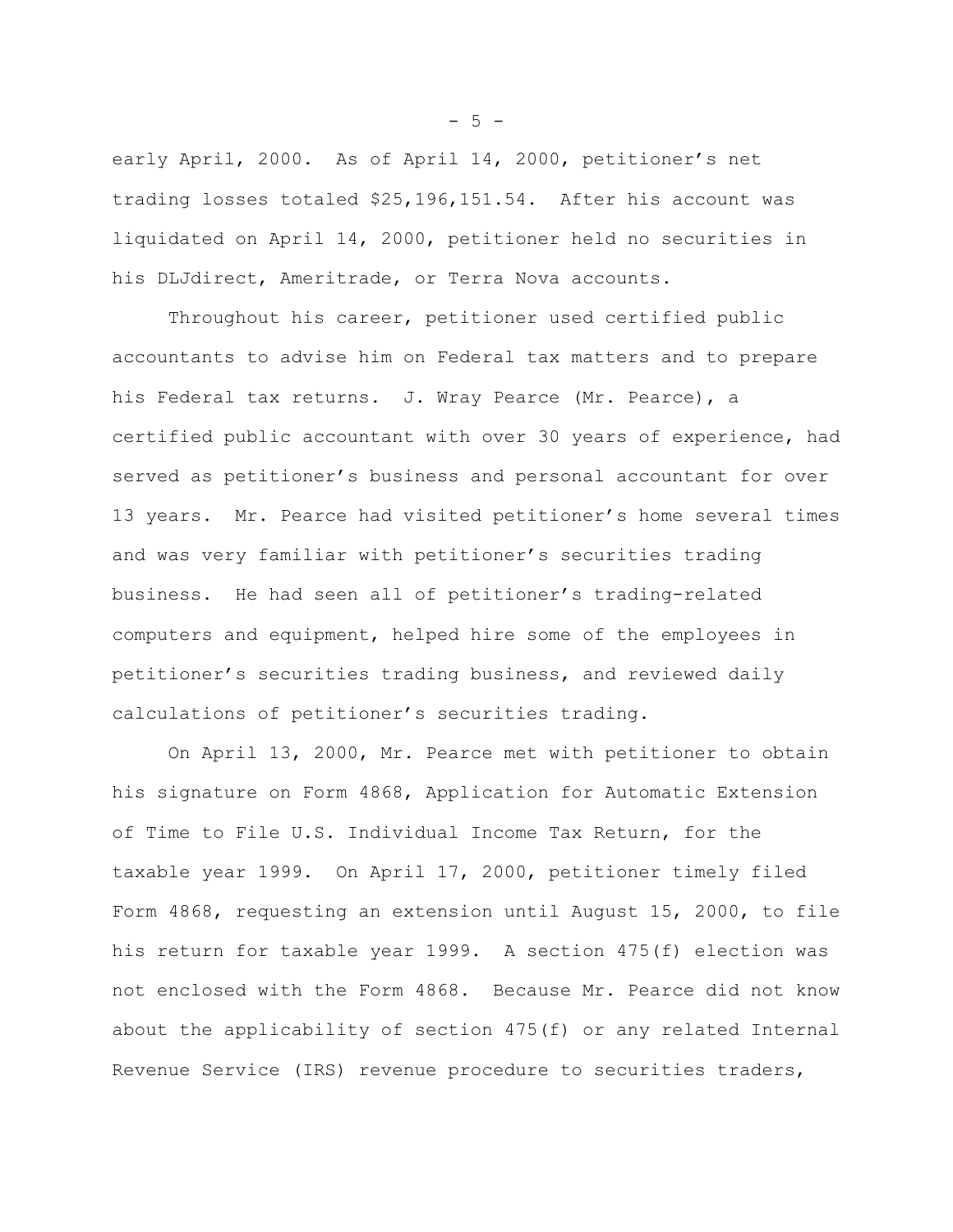Mr. Pearce did not advise petitioner of the availability of a section 475(f) election.

On or about June 4, 2000, Dr. James G. Sullivan (Dr. Sullivan), a friend of petitioner, visited petitioner at his home. Dr. Sullivan had helped petitioner set up the computers that petitioner used to conduct his securities trading business. During Dr. Sullivan's June visit, petitioner told Dr. Sullivan that he had suffered significant losses during the first quarter of the 2000 taxable year and that, consequently, his DLJdirect account had been liquidated on April 14, 2000. Dr. Sullivan knew several professional "day traders" and informed petitioner that he might be able to deduct his security losses as ordinary losses. Before Dr. Sullivan's June visit, petitioner had no indication that petitioner might be able to claim ordinary losses for his securities trading business.

On the next day, June 5, 2000, petitioner attempted to contact another accountant, Charles E. Sellers (Mr. Sellers), regarding the possibility of deducting his losses as a securities trader. On June 6, 2000, petitioner spoke with Mr. Sellers by telephone and told him that Dr. Sullivan had suggested that petitioner might be able to deduct his losses as a securities trader as ordinary losses. At the time of petitioner's telephone conversation with Mr. Sellers, Mr. Sellers was unaware of section 475(f) and the mark-to-market election available to

 $- 6 -$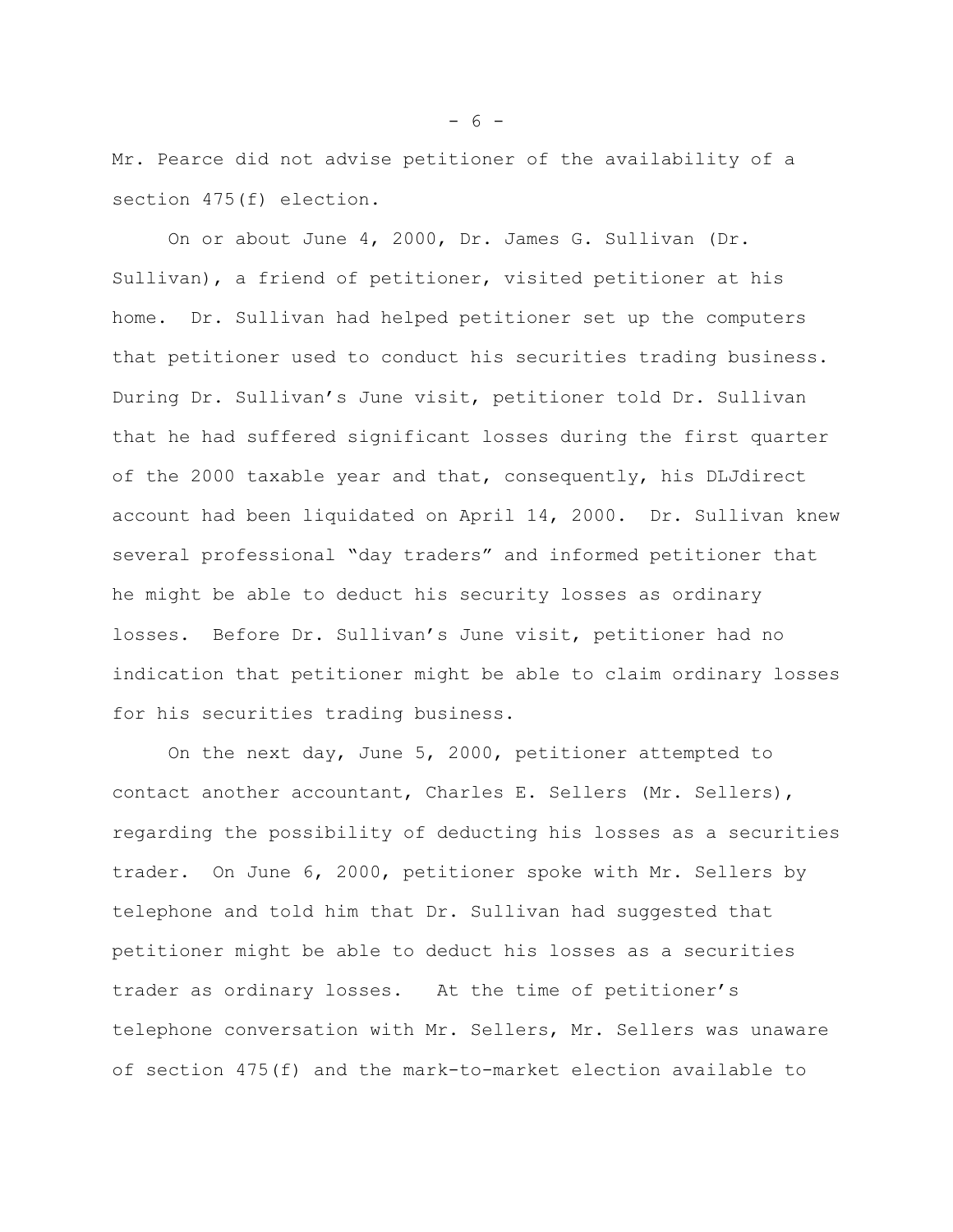securities traders. Petitioner then spoke with Dr. Sullivan by telephone and asked Dr. Sullivan for a citation of the exact provision that would allow securities traders to deduct their losses as ordinary losses. Dr. Sullivan checked with his daytrader contacts, who gave him a citation of section  $475(f)$ . Dr. Sullivan relayed the citation to petitioner, who in turn relayed it to Mr. Sellers.

Mr. Sellers informed petitioner that, according to Rev. Proc. 99-17, 1999-1 C.B. 503, in order for a section 475(f) election to be effective for the 2000 taxable year, petitioner had to file the election by April 17, 2000, the due date for his 1999 tax return. Mr. Sellers then informed petitioner that he should qualify for an extension of time within which to make the section 475(f) election under section 301.9100-3, Proced. & Admin. Regs. (section 9100 relief).<sup>3</sup>

Mr. Sellers recommended that petitioner hire other tax counsel to make the section 475(f) election and to request section 9100 relief. Petitioner hired the Washington, D.C., law firm of Caplin & Drysdale to prepare and file the section 475(f) election and request for section 9100 relief. On July 21, 2000, Caplin & Drysdale, on behalf of petitioner, submitted to respondent a "Taxpayer Election of Mark to Market Accounting Under Section 475(f)" (section 475(f) election), along with a

 $- 7 -$ 

<sup>&</sup>lt;sup>3</sup>Sec. 9100 relief is discussed in detail infra.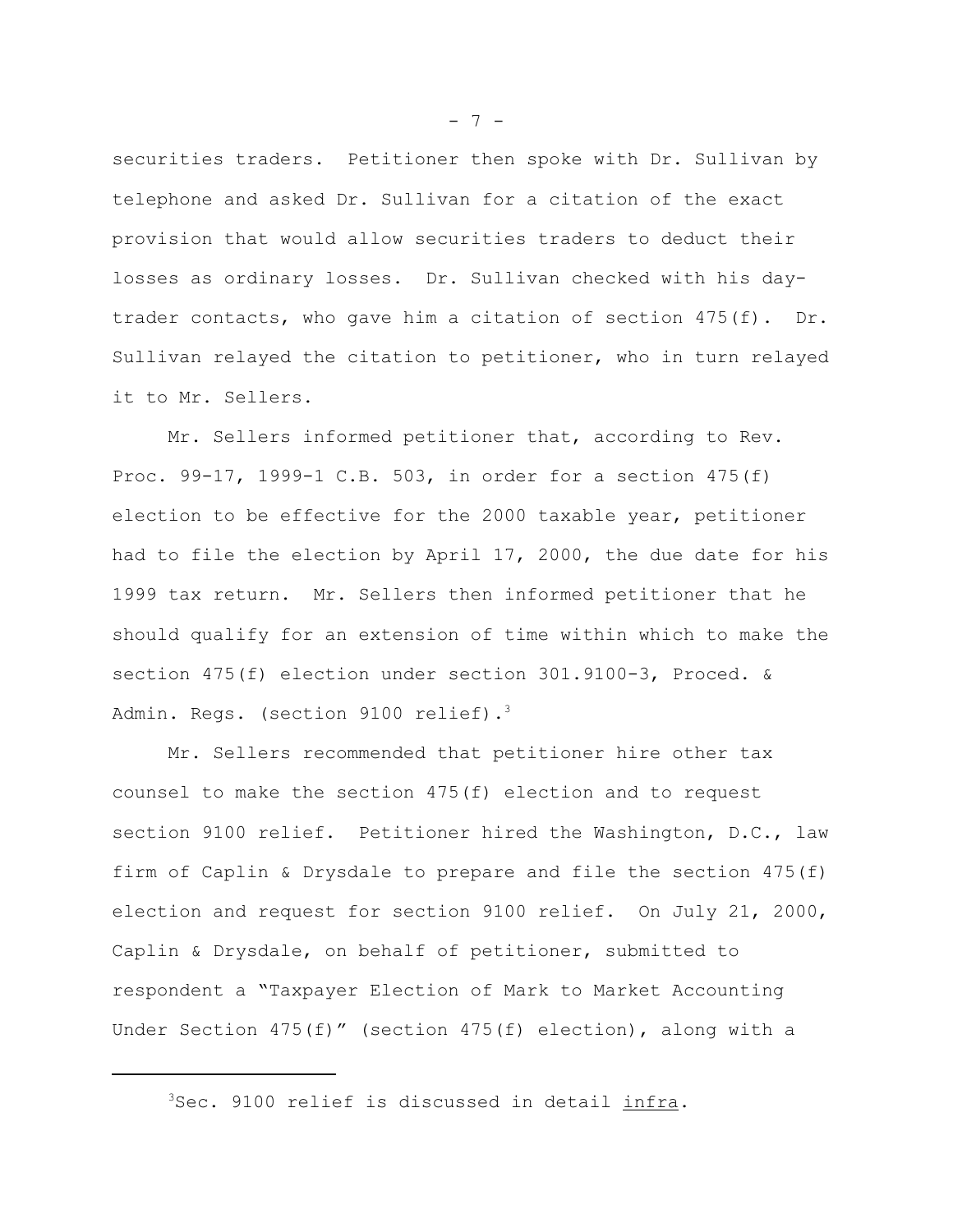six-page letter outlining the reasons petitioner should qualify for section 9100 relief to make the section 475(f) election for the taxable year 2000. The letter also stated that petitioner would file a formal private letter ruling request. Also enclosed with the section 475(f) election and the six-page letter was a "protective" Form 3115, Application for Change in Accounting Method.

The Form 3115 stated that petitioner intended to adopt an accounting method for his new securities-trading business, not change an accounting method for an existing business. An attachment to the Form 3115 stated in pertinent part:

The taxpayer desires to adopt a new method of accounting for securities which are held in connection with his trade or business as a trader in securities to the mark to market method of recognizing gains and losses as described in Section 475(f).

\* \* \* \* \* \* \* \* \* \*

The taxpayer is not requesting any change in the accounting methods used in his trade or business as an attorney and since the year 2000 is his first year in the trade or business of trading securities he is adopting a mark to market accounting method with regard to his trade or business of trading securities.

\* \* \* \* \* \* \* \* \* \*

The taxpayer does not have to make any section  $481(a)$ adjustment because he was not engaged in the trade or business of being a trader in securities prior to the year 2000. He is adopting a mark to market method of accounting for his trade or business as a securities trader which did not begin until 2000.

\* \* \* \* \* \* \* \* \* \*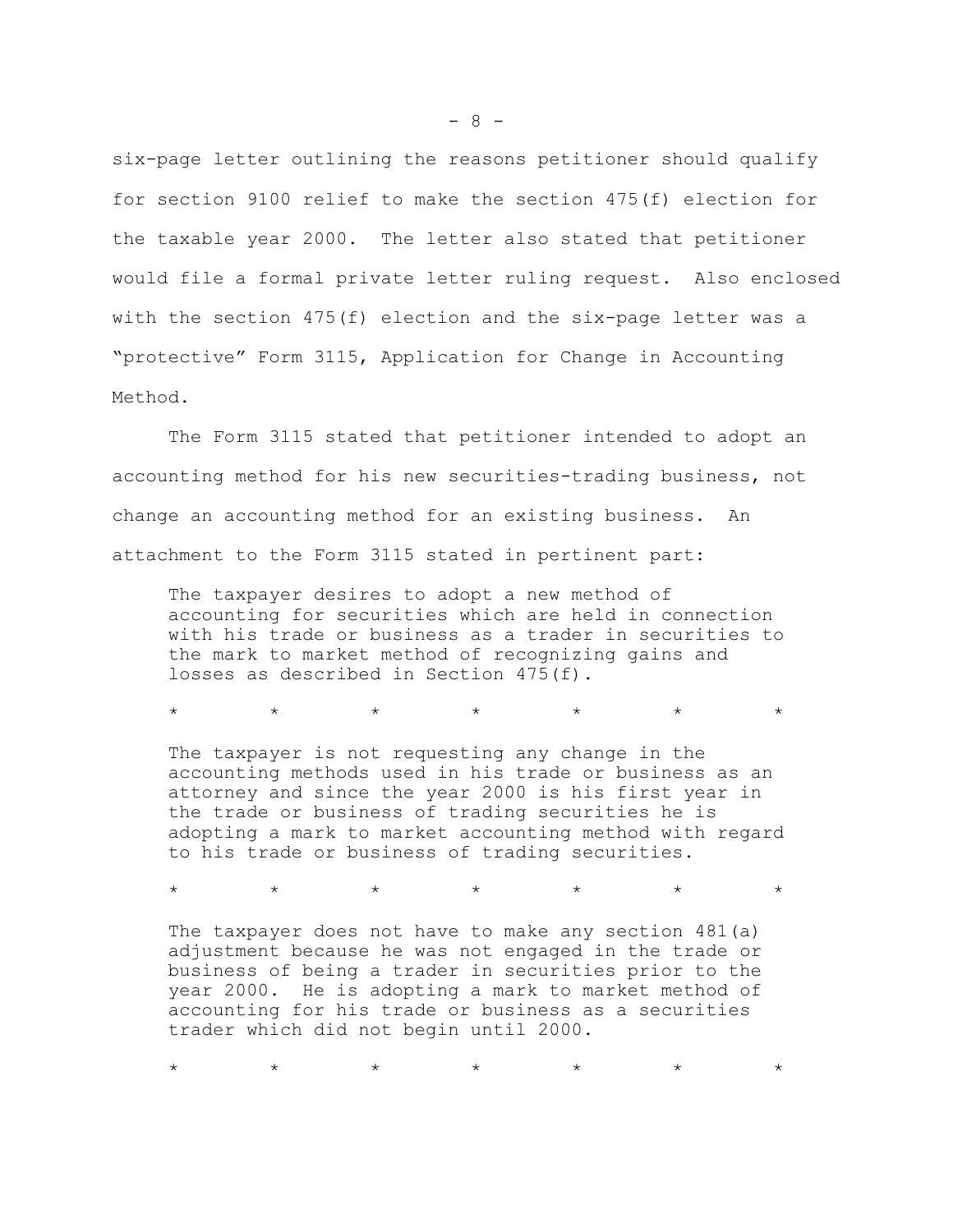Based on the limited number of securities transactions in 1999 as set forth above and since [petitioner] was still engaged in the full time practice of law for all of 1999, it seems clear that he did not qualify as a trader in securities in 1999 and therefore has not adopted a method of accounting for his trade or business as a securities trader in any year prior to 2000. For this reason, there is no adjustment under section 481(a).

Caplin & Drysdale advised petitioner that he had bound himself to adopt the mark-to-market method of accounting for his trading business by filing the section 475(f) election and the protective Form 3115 and requesting section 9100 relief on July 21, 2000. On that basis, Caplin & Drysdale advised petitioner that he could resume his securities trading activities without adversely affecting his request for section 9100 relief. Mr. Sellers gave petitioner the same advice. Based on Caplin & Drysdale's and Mr. Sellers' advice, petitioner resumed his trading activities on July 26, 2000.

Between the date that petitioner should have filed his section 475(f) election, April 17, 2000, and the date petitioner actually filed his section 475(f) election, July 21, 2000, petitioner: (1) Did not purchase any publicly-traded stock; (2) did not sell any publicly traded stock; and (3) had no gain or loss from the disposition of any publicly traded stock. Thus, petitioner's losses on July 21, 2000, were exactly the same as they were on April 17, 2000.

 $-9 -$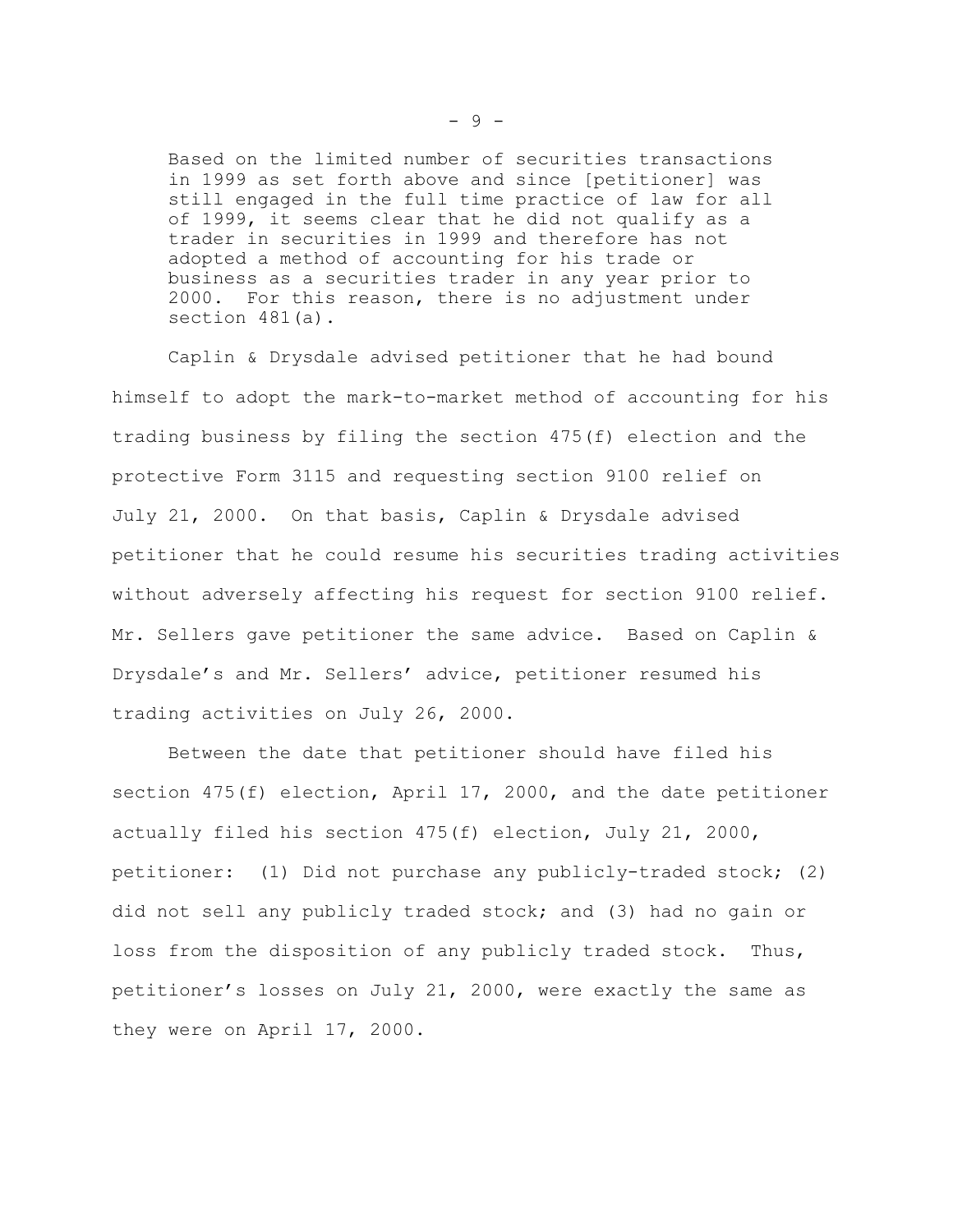On October 27, 2000, Caplin & Drysdale submitted to respondent on behalf of petitioner a formal private letter ruling request seeking section 9100 relief for his 2000 section 475(f) election (section 9100 relief request). Respondent required petitioner to pay a \$5,000 fee to file the section 9100 relief request.

When petitioner filed his section 9100 relief request on October 27, 2000, the 2000 taxable year had not yet closed and petitioner's tax return for the 2000 taxable year was not yet due. Respondent had not imposed any accuracy-related penalty under section 6662 with respect to either the 1999 or 2000 taxable year.

On January 17, 2001, petitioner filed his Form 1040 for his 2000 taxable year, reporting all items based on the assumption that his section 9100 relief request would be granted. Petitioner reported a net loss of \$26,768,761 from his securities trading business on Schedule C of his Form 1040, attached Form 8275, Disclosure Statement, regarding his section 475(f) election, and also attached a copy of the section 475(f) election filed on July 21, 2000. $4$ 

<sup>&</sup>lt;sup>4</sup>Respondent's technical case history indicates that respondent told petitioner's representative during a telephone conference on Mar. 26, 2001, that "the Form 3115 and statement are not binding on us and that he should tell the taxpayer to file a protective election for 2001." The technical case history also indicates that, during a separate telephone conference on (continued...)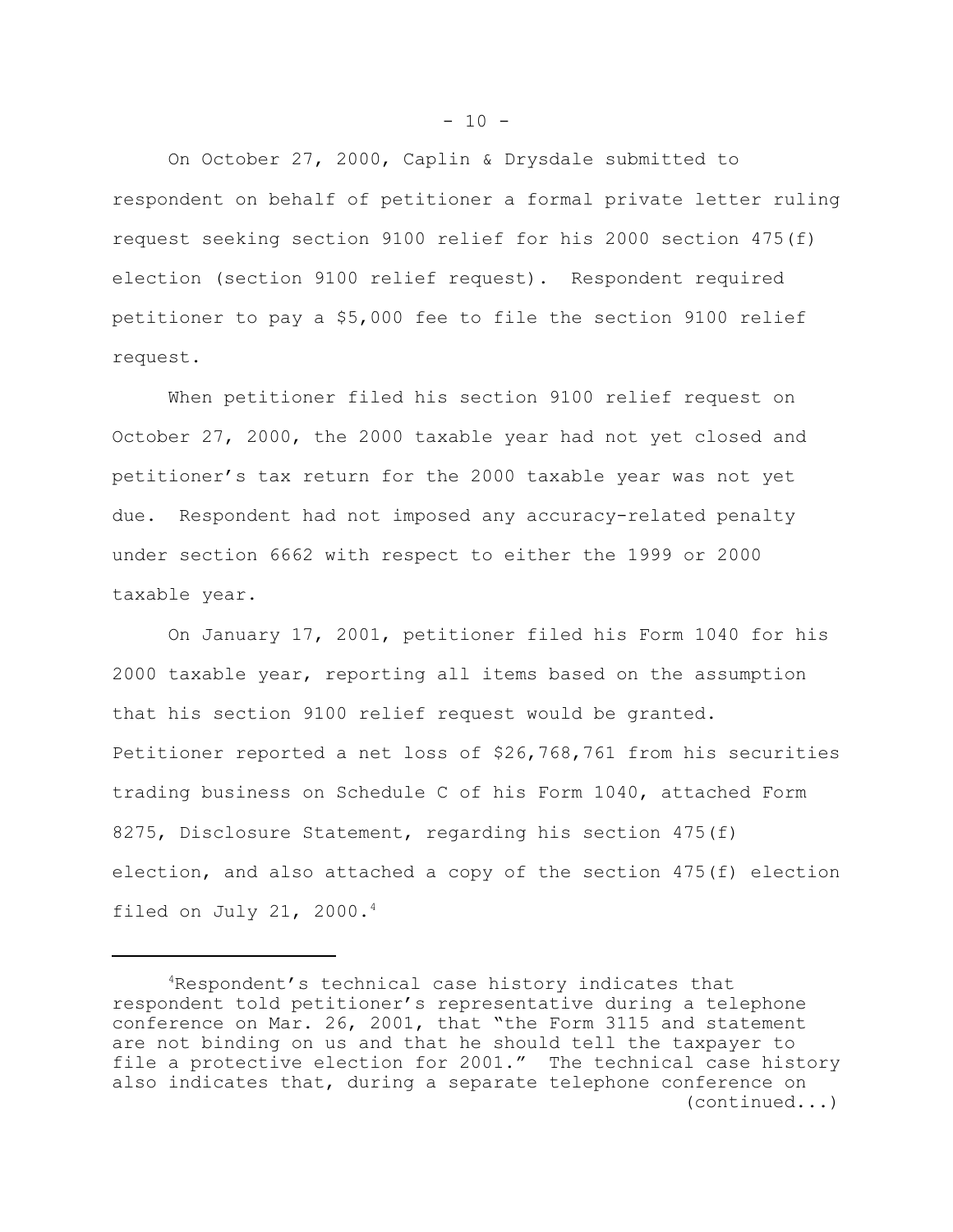Following an adverse private letter ruling request

conference on September 25, 2001, respondent's Office of Chief Counsel (Financial Institutions & Products) issued a conference report dated October 19, 2001, stating in pertinent part as follows:

For basically administrative reasons, we were forced to allow 3½ months of hindsight, but if we had the choice, we would not have allowed one day of hindsight.

\* \* \* \* \* \* \* \* \* \*

We did anticipate that taxpayers would not be able to use 9100 relief to obtain additional time to file the election.

 $4$ (...continued) Apr. 6, 2001, respondent told petitioner's representative: "If \* \* \* [petitioner] is not granted section 9100 relief, he has to make the election and follow the procedures for making the election for year 2001 - So [petitioner] should think about a protective election."

At the time respondent advised petitioner's representative to file a protective election for taxable year 2001, petitioner had already filed his tax return for his 2000 taxable year on Jan. 17, 2001. On Apr. 11, 2001, petitioner filed a document captioned "Taxpayer Protective Election for Mark to Market Accounting under Section 475(f)" for taxable year 2001.

On Oct. 17, 2001, petitioner filed a Form 1040X, Amended U.S. Individual Income Tax Return. The Form 1040X made no changes to petitioner's income or deductions but had attached to it a Form 3115, Application for Change of Accounting Method, which petitioner had not attached to the tax return he filed on Jan. 17, 2001, or the protective sec. 475(f) election he filed on Apr. 11, 2001.

The parties also dispute whether petitioner properly made a valid sec. 475(f) election for his 2001 taxable year. We do not reach that issue because, for reasons stated below, we hold that petitioner is entitled to a sec. 475(f) election for his 2000 taxable year.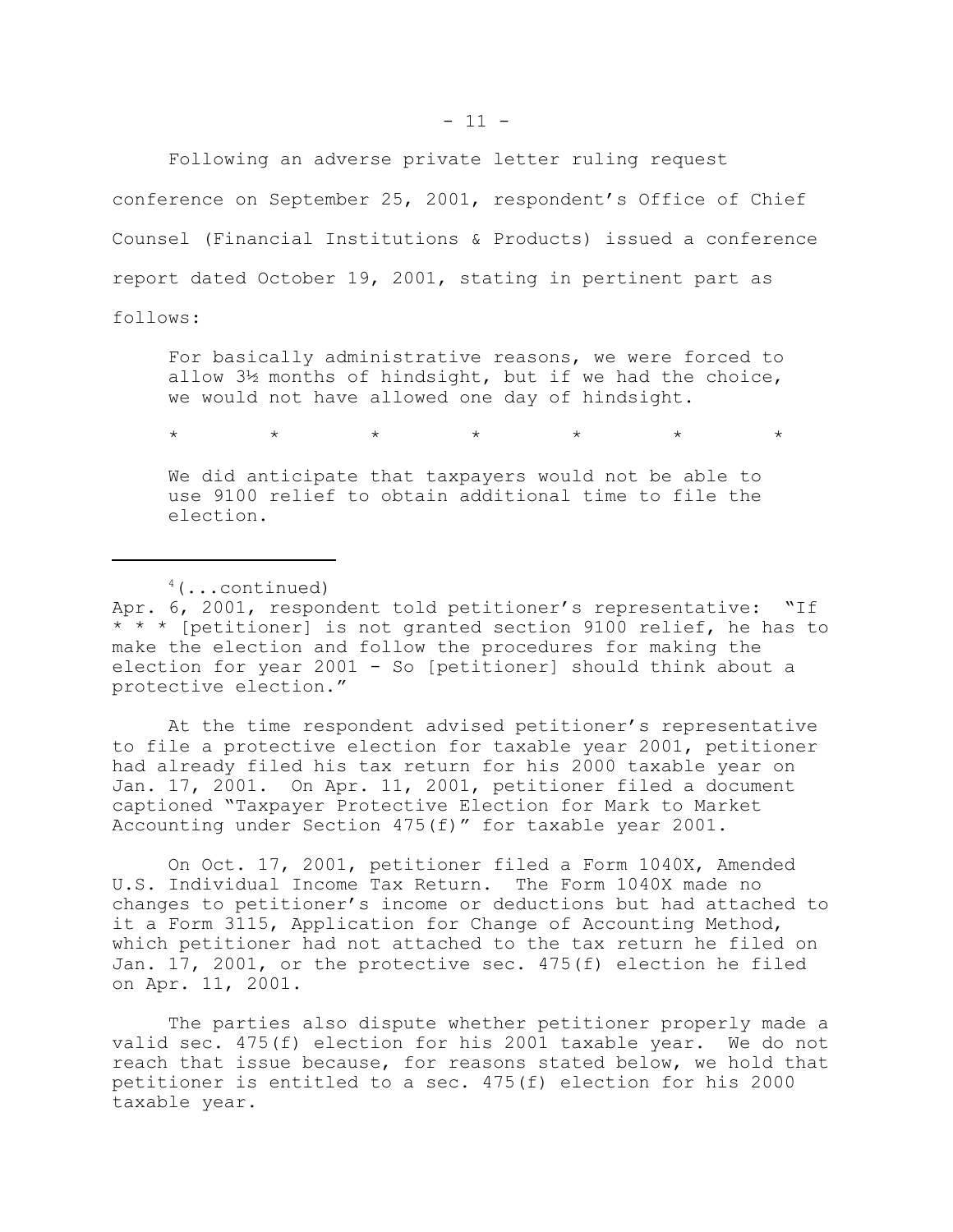\* \* \* \* \* \* \* \* \* \* We would have done a regulation project if we had not believed section 301.9100-3 would prevent taxpayers from filing late elections. \* \* \* \* \* \* \* \* \* \* The drafters of Rev. Proc. 99-17 did not want 9100 relief to be available for 475(f) elections. On December 4, 2001, respondent's Office of Chief Counsel issued a section 301.9100-3, Proced & Admin. Regs., file memo stating in pertinent part as follows: Did the taxpayer apply for relief before the failure to make the election was discovered by the Service (see § 301.9100-3(b)(1)(i))?<sup>[5]</sup> Yes. \* \* \* \* \* \* \* \* \* \* Is the taxpayer considered to have acted reasonably and in good faith, taking into account § 301.9100-  $3(b)(3)(i)-(iii)$ ?<sup>[6]</sup> \* \* \* \* \* \* \* \* \* \*

It is unnecessary to reach conclusions pertaining to sections  $301.9100-3$ (b)(3)(i)-(iii) due to the taxpayer's failure to satisfy the requirements under section  $301.9100-3(c)(2)$ .<sup>[7]</sup>

 $7$ Sec. 301.9100-3(c)(2), Proced. & Admin. Regs., provides special rules for accounting method regulatory elections, which (continued...)

 $5$ Sec. 301.9100-3(b)(1)(i)-(v), Proced. & Admin. Regs., discussed more fully below, lists five criteria, under any one of which the taxpayer is deemed to have acted reasonably and in good faith.

 $6$ Sec. 301.9100-3(b)(3)(i)-(iii), Proced. & Admin. Regs., discussed more fully below, lists five criteria, under any one of which the taxpayer is deemed not to have acted reasonably and in good faith.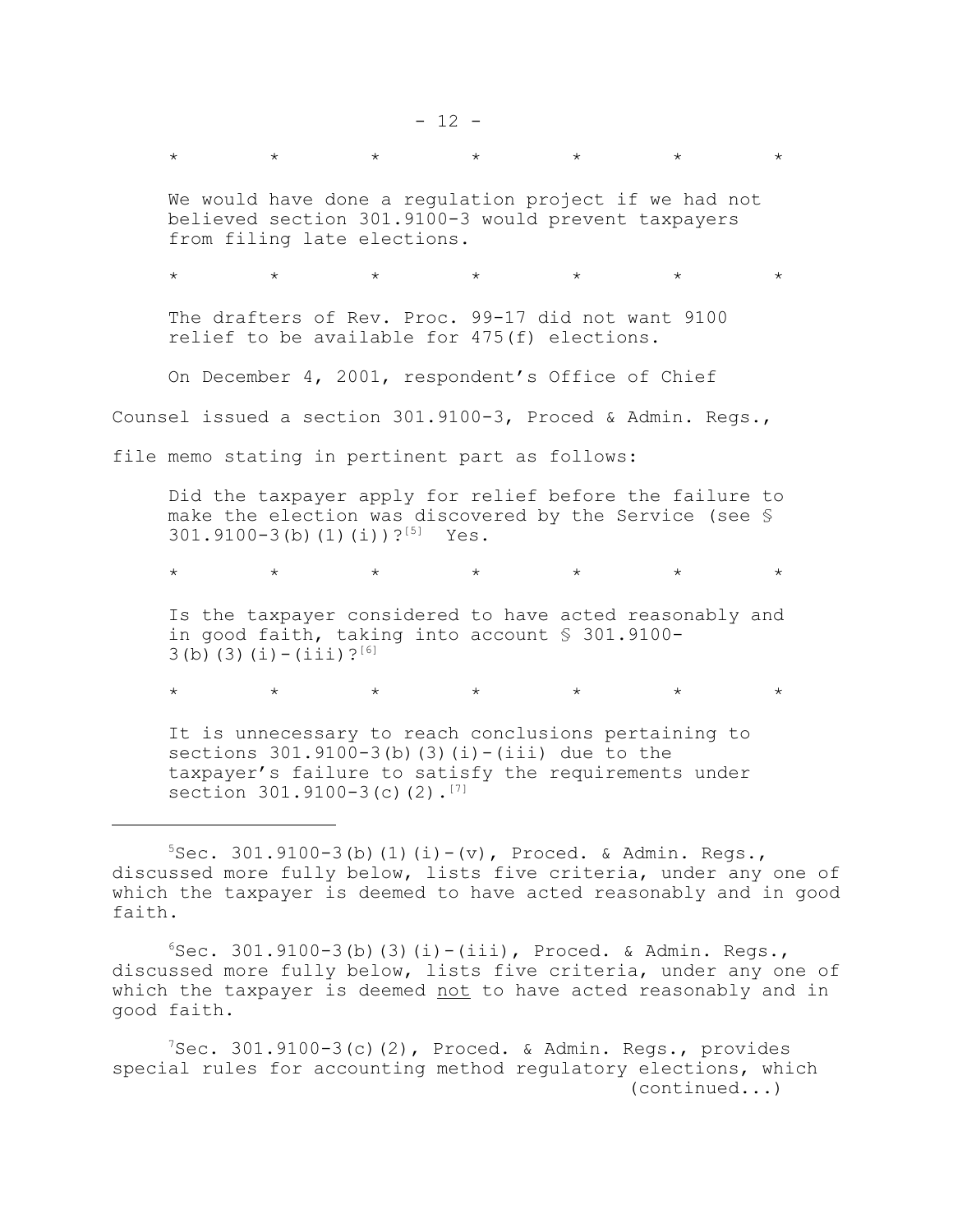On November 2, 2001, petitioner filed a Form 1045, Application for Tentative Refund, for his 2000 taxable year, claiming a \$4,030,143 decrease in income tax for taxable year 1999 on account of a claimed net operating loss carryback of \$9,880,708 from his 2000 taxable year.8

On November 2, 2001, petitioner also filed a Form 1040X, Amended U.S. Individual Income Tax Return, for his 1999 taxable year to reflect the claimed net operating loss carryback of \$9,880,708 from his 2000 taxable year, as well as a net operating loss carryover of \$571,238 from his 1998 taxable year. The amended return reflected a total tax of \$3,049,864.

On December 5, 2001, respondent denied petitioner's section 9100 relief request in Priv. Ltr. Rul. 129057-00 (200209053), stating in pertinent part as follows:

Because Taxpayer's request for relief is denied pursuant to section 301.9100-3(c)(2) for lack of unusual and compelling circumstance, it is unnecessary for us to consider Taxpayer's assertion that he acted reasonably and in good faith under section 301.9100- 3(b), without using hindsight in requesting relief. \* \* \*

 $7(\ldots$ continued)

 $8R$ espondent later denied petitioner's refund request.

presume prejudice to the interests of the Government absent unusual and compelling circumstances. The application of sec.  $301.9100-3(c)$  (2), Proced. & Admin. Regs., is a central issue in the instant case and is discussed in greater detail below.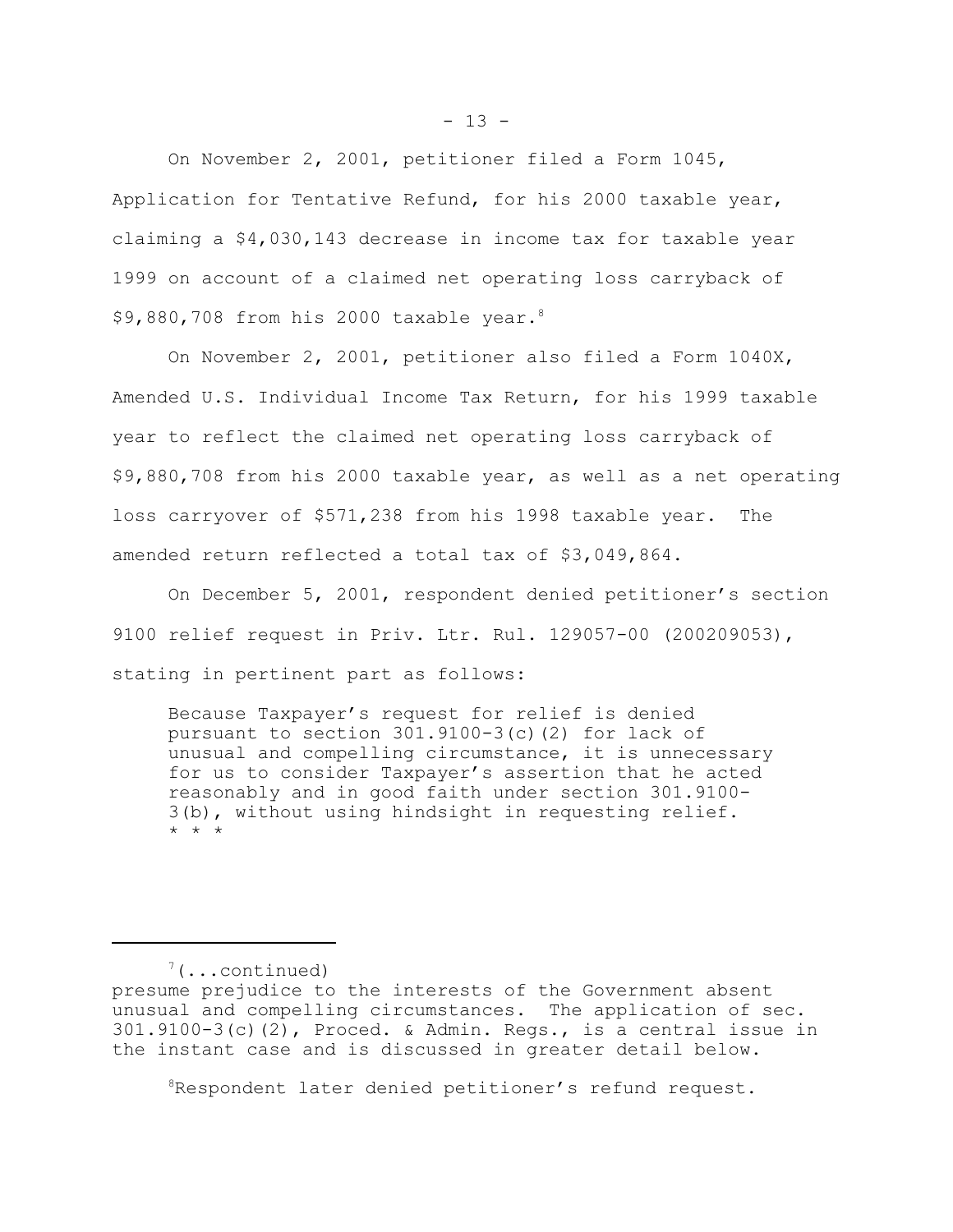## $- 14 -$

## OPINION

The issue we decide is whether, pursuant to section 301.9100-3, Proced. & Admin. Regs., petitioner should be granted an extension of time to file a section 475(f) election for his taxable year 2000. Section 475(f) provides as follows:

SEC. 475(f) Election of Mark to Market for Traders in Securities or Commodities.--

(1) Traders in securities.--

(A) In general.--In the case of a person who is engaged in a trade or business as a trader in securities and who elects to have this paragraph apply to such trade or business--

(i) such person shall recognize gain or loss on any security held in connection with such trade or business at the close of any taxable year as if such security were sold for its fair market value on the last business day of such taxable year, and

(ii) any gain or loss shall be taken into account for such taxable year.

Proper adjustment shall be made in the amount of any gain or loss subsequently realized for gain or loss taken into account under the preceding sentence. The Secretary may provide by regulations for the application of this subparagraph at times other than the times provided in this subparagraph.

In general, section 475(f) allows a taxpayer engaged in a trade or business as a securities trader to elect the mark-tomarket method of accounting. After making the election, the taxpayer must recognize gain on or loss on any security held in connection with the securities trading business as if the security were sold for its fair market value on the last business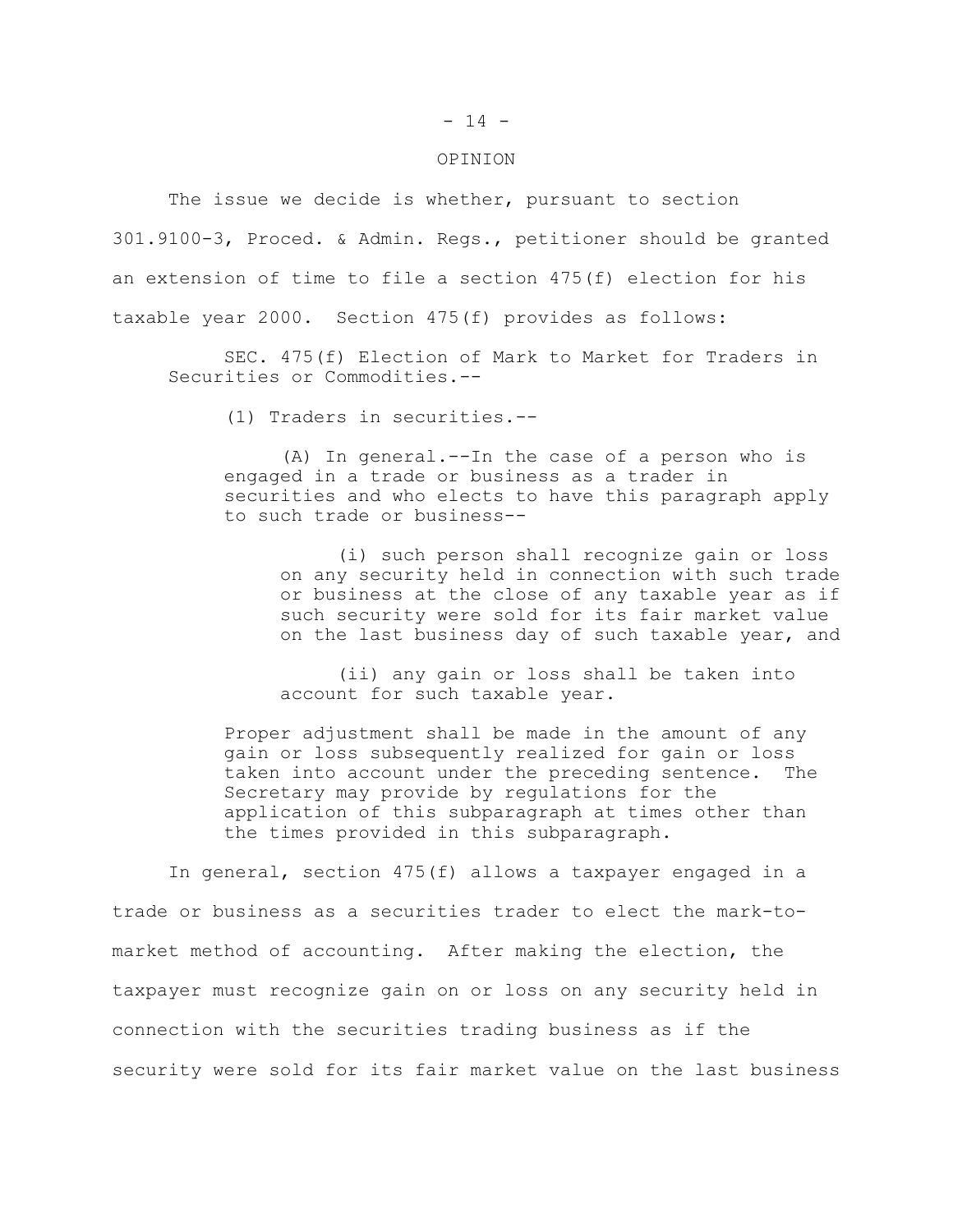day of the taxable year. Any gain or loss must be taken into account in that year. Sec.  $475(f)(1)(A)(i)$ .

If a qualified taxpayer makes a section 475(f) election, the gain or loss on the sale or disposition of a security is treated as ordinary income or loss. Sec.  $475(d)(3)(A)(i)$ ,  $(f)(1)(D)$ . Accordingly, if petitioner is entitled to make the election, he would be able to apply and carry back his losses from his securities trading business to offset the ordinary income he received as compensation for settling the class action lawsuit. On the other hand, if a taxpayer fails to make the section  $475(f)$ election, gain or loss from the sale or disposition of a security is treated as capital gain or loss. See secs. 1221(a) and 1222. Capital losses for individuals are subject to the capital loss limitations under section 1211(b), which provides that capital losses are allowed only to the extent of capital gains, plus \$3,000. Petitioner has \$35,486,830 in ordinary income from his law practice and \$26,768,761 in short-term capital losses from his securities trading business.

The parties have stipulated that petitioner was engaged in a trade or business as a securities trader by January 28, 2000. Accordingly, the parties do not dispute whether petitioner is qualified to make a section  $475(f)$  election; their primary dispute is whether petitioner should be allowed the benefit of

 $- 15 -$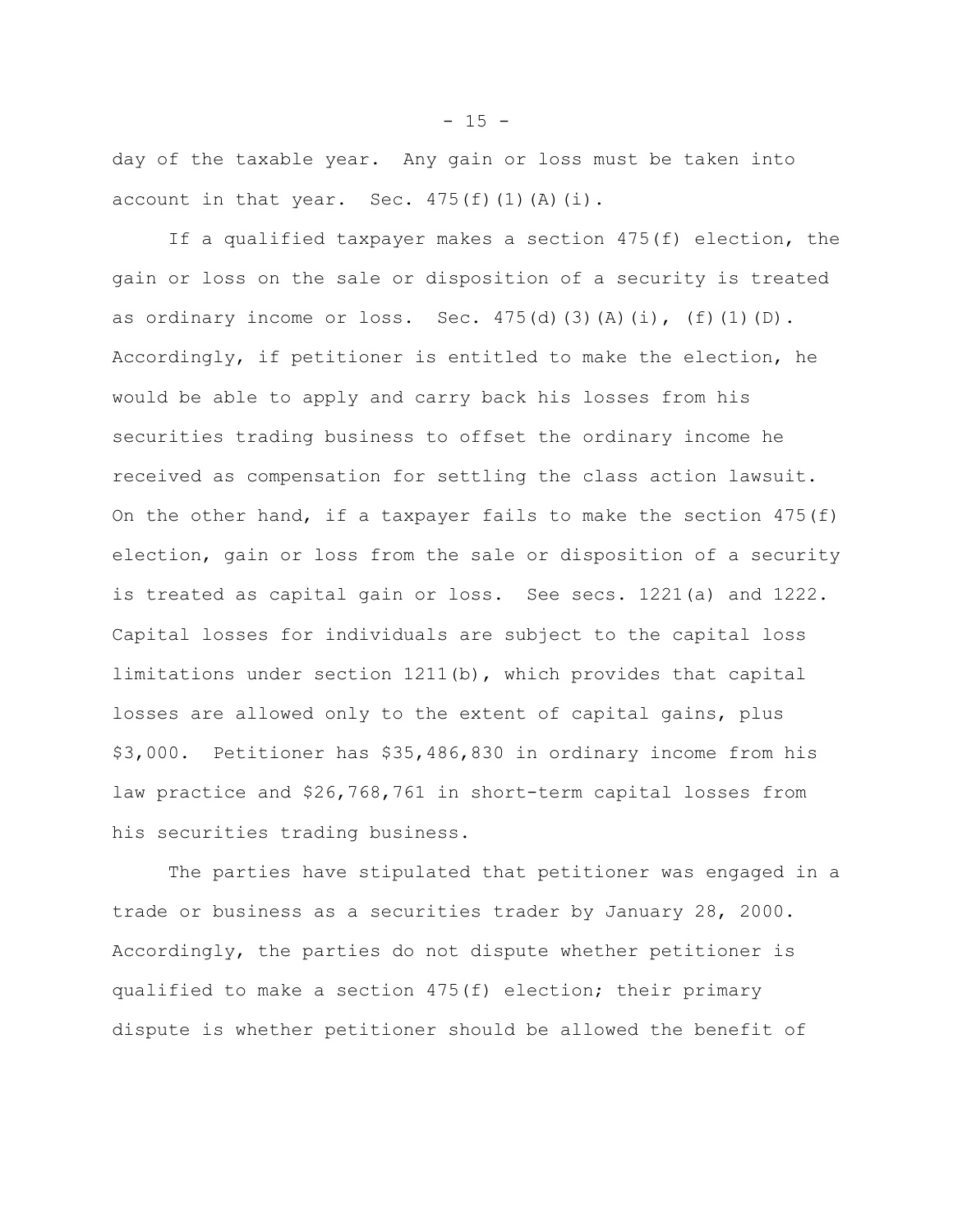section 9100 relief to extend the time to make the section 475(f) election.

Respondent relies on Rev. Proc. 99-17 sec. 5.03, 1999-1 C.B.

503, 504, which states in pertinent part as follows:

SECTION 5. PROCEDURES FOR MAKING THE MARK-TO-MARKET **ELECTIONS** 

\* \* \* \* \* \* \* \* \* \*

.03 Elections effective for a taxable year beginning on or after January 1, 1999.

(1) General procedure. \* \* \* for a taxpayer to make a § 475(e) or (f) election that is effective for a taxable year beginning on or after January 1, 1999, the taxpayer must file a statement that satisfies the requirements in section 5.04 of this revenue procedure. The statement must be filed not later than the due date (without regard to extensions) of the original federal income tax return for the taxable year immediately preceding the election year and must be attached either to that return or, if applicable, to a request for an extension of time to file that return. [Emphasis added.]

Accordingly, respondent contends that, pursuant to Rev. Proc. 99- 17 sec. 503, petitioner was required to file his section 475(f) election by April 17, 2000, the due date for his 1999 tax return.

Petitioner contends that he should be allowed the benefit of section 9100 relief to extend the time to make the section 475(f) election because he acted reasonably and in good faith and the interests of the Government will not be prejudiced.<sup>9</sup>

<sup>9</sup>Petitioner also contends that Rev. Proc. 99-17, 1999-1 C.B. 503, is invalid and unlawful because the plain language of sec. (continued...)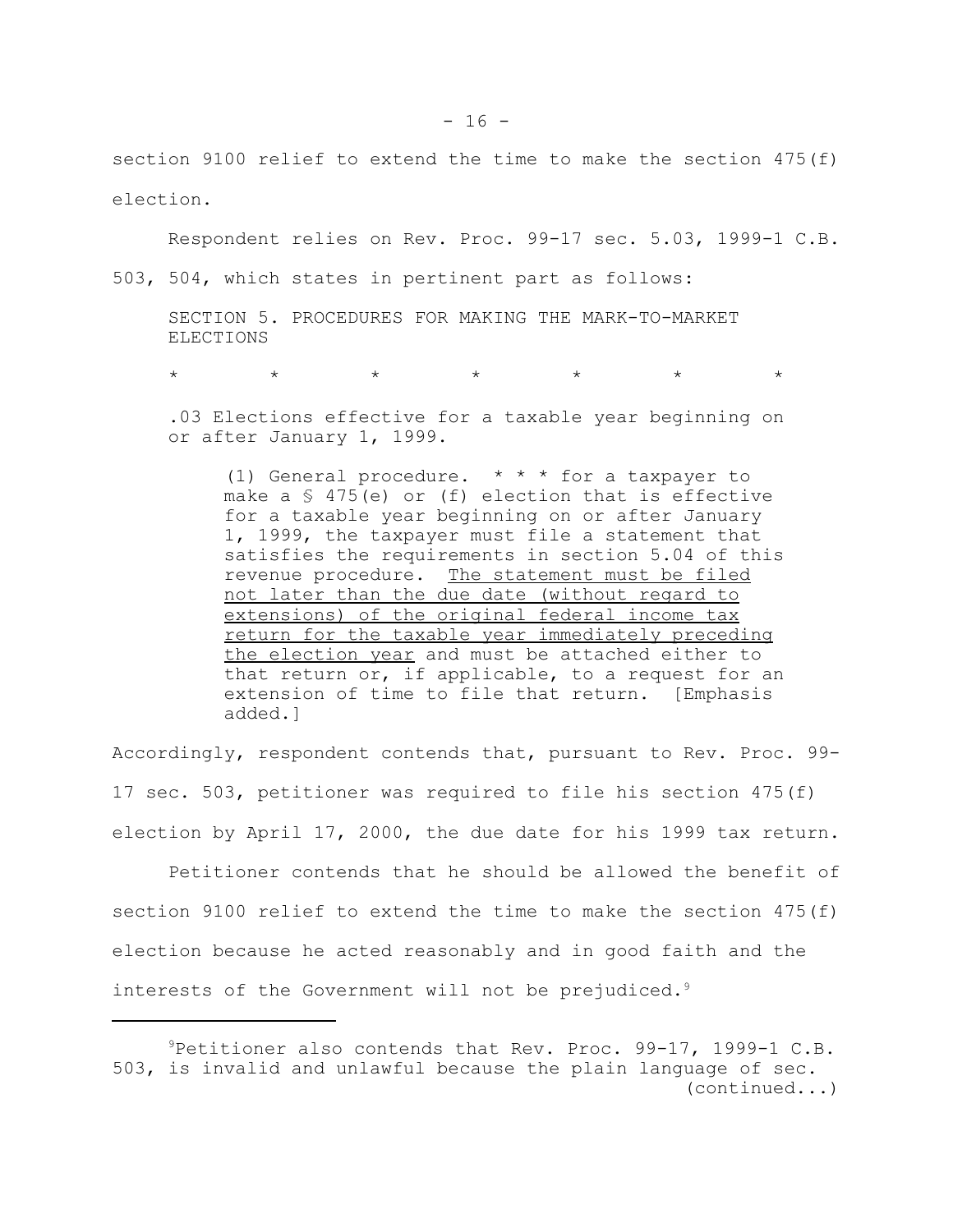Respondent contends that petitioner should not be allowed section 9100 relief to extend the time to make the section 475(f) election because an election of the mark-to-market method of accounting under section 475(f) is an accounting method regulatory election.10 According to respondent, section 9100 relief is not available because section  $301.9100-3(c)(2)$ , Proced. & Admin. Regs., presumes the interests of the Government to be prejudiced, absent unusual and compelling circumstances not present in the instant case. Respondent contends that, if petitioner is permitted an extension of time to make the section 475(f) election, it impermissibly will give petitioner the benefit of "hindsight".

The interpretation of section 301.9100-3(c), Proced. & Admin. Regs., and the parties' arguments regarding section 9100 relief create issues of first impression in this Court. We begin

Because we hold, for reasons stated below, that petitioner is entitled to sec. 9100 relief, we do not need to decide questions relating to the validity of the limitations set forth in Rev. Proc. 99-17, supra.

 $10$ See sec. 301.9100-1(b), Proced. & Admin. Regs., ("Regulatory election means an election whose due date is prescribed by a regulation published in the Federal Register, or a revenue ruling, revenue procedure, notice, or announcement published in the Internal Revenue Bulletin".).

 $9($ ...continued) 475(g) compels the Commissioner to issue regulations outlining the procedures for making the sec. 475(f) election, which the Commissioner did not do, and cites Zinniel v. Commissioner, 89 T.C. 357 (1987), affd. 883 F.2d 1350 (7th Cir. 1989), in support of his position.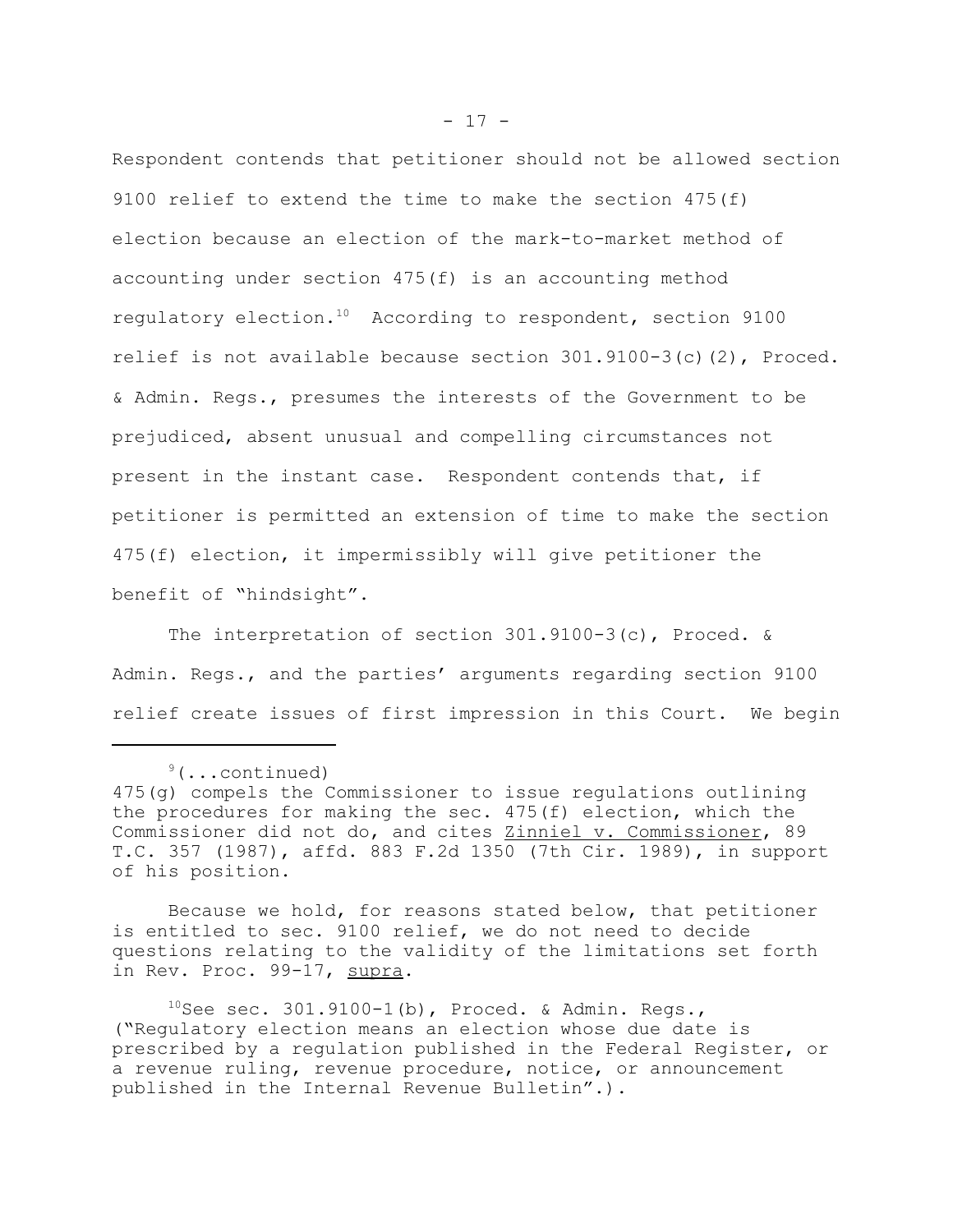our analysis of section 301.9100-3(c), Proced. & Admin. Regs., keeping in mind the following policies stated by the Secretary in the preamble to the final regulations:

There are two policies that must be balanced in formulating the standards for § 301.9100 relief. The first is the policy of promoting efficient tax administration by providing limited time periods for taxpayers to choose among alternative tax treatments and encouraging prompt tax reporting. The second is the policy of permitting taxpayers that are in reasonable compliance with the tax laws to minimize their tax liability by collecting from them only the amount of tax they would have paid if they had been fully informed and well advised. [T.D. 8742, 1998-1 C.B. 388, 389. $^{11}$ ]

Section 301.9100-3(a), Proced. & Admin. Regs., provides in

pertinent part as follows:

§ 301.9100-3. Other Extensions-(a) In general.--\* \* \* Requests for relief subject to this section will be granted when the taxpayer provides the evidence  $*$   $*$ \* to establish to the satisfaction of the Commissioner

<sup>11</sup>The Secretary also expressed this view in the preamble to temporary/proposed sec. 301.9100 regulations, T.D. 8680, 1996-2 C.B. 194, which states: "The regulations provide a means by which taxpayers can be in the same position they would have been in had they made their elections in a timely manner."

This view was also endorsed by Annette Smith, Tax Legislative Counsel, in the hearing on temporary/proposed sec. 301.9100 regulations, T.D. 8680, 1996-2 C.B. 194, where she stated:

I would agree that the 9100 policy should be to try to put a taxpayer back in the same position they would have been had they made a timely election, and I think that policy's based on the fact that there can be significant consequences to a taxpayer who's qualified to make an election and fails to make it timely. [Reprinted in Tax Notes Today, 96 TNT 216-16 (Oct. 30, 1996).]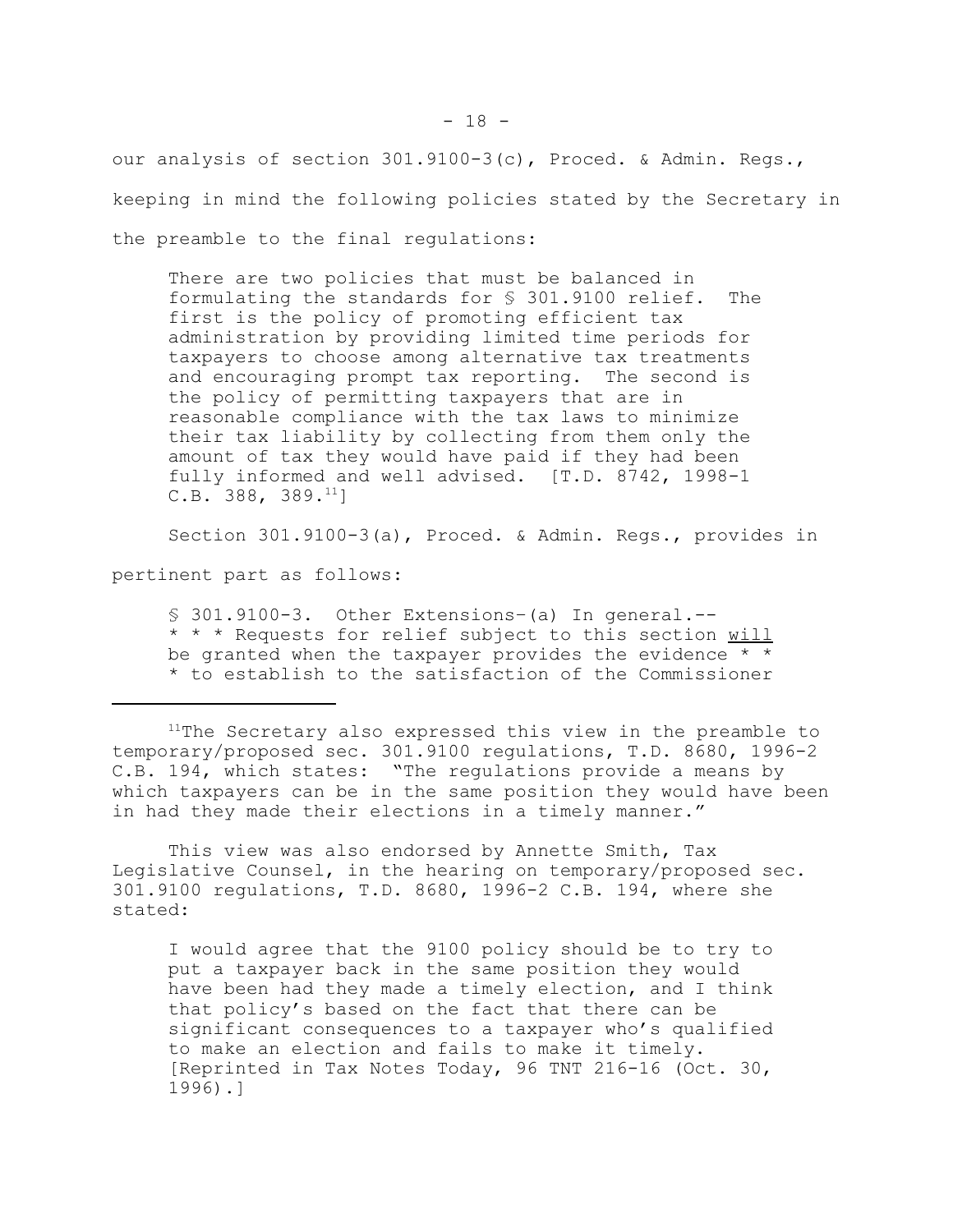that the taxpayer acted reasonably and in good faith, and that the grant of relief will not prejudice the interests of the Government. [Emphasis added.]

Accordingly, the Commissioner must grant relief if the taxpayer provides evidence establishing to the Commissioner's satisfaction that two conditions are satisfied: (1) The taxpayer acted reasonably and in good faith, and (2) the interests of the Government will not be prejudiced by granting relief.

In denying petitioner's request for section 9100 relief, respondent, in Priv. Ltr. Rul. 129057-00, stated the following:

Because taxpayer's request for relief is denied pursuant to section 301.9100-3(c)(2) for lack of unusual and compelling circumstances, it is unnecessary for us to consider Taxpayer's assertion that he acted reasonably and in good faith under section 301.9100- 3(b), without using hindsight in requesting relief.  $\star$   $\star$   $\star$  [12]

Respondent's contentions in the instant case are consistent with respondent's conclusions in Priv. Ltr. Rul. 129057-00. We disagree with respondent. We conclude that petitioner acted reasonably and in good faith and that the interests of the Government are not prejudiced by allowing petitioner to file a late election.

<sup>&</sup>lt;sup>12</sup>Respondent's Chief Counsel 9100 File Memo. also states: "It is unnecessary to reach conclusions pertaining to sections  $301.9100-3$ (b)(3)(i)-(iii) [whether petitioner acted reasonably and in good faith] due to the taxpayer's failure to satisfy the requirements under sec. 301.9100-3(c)(2)."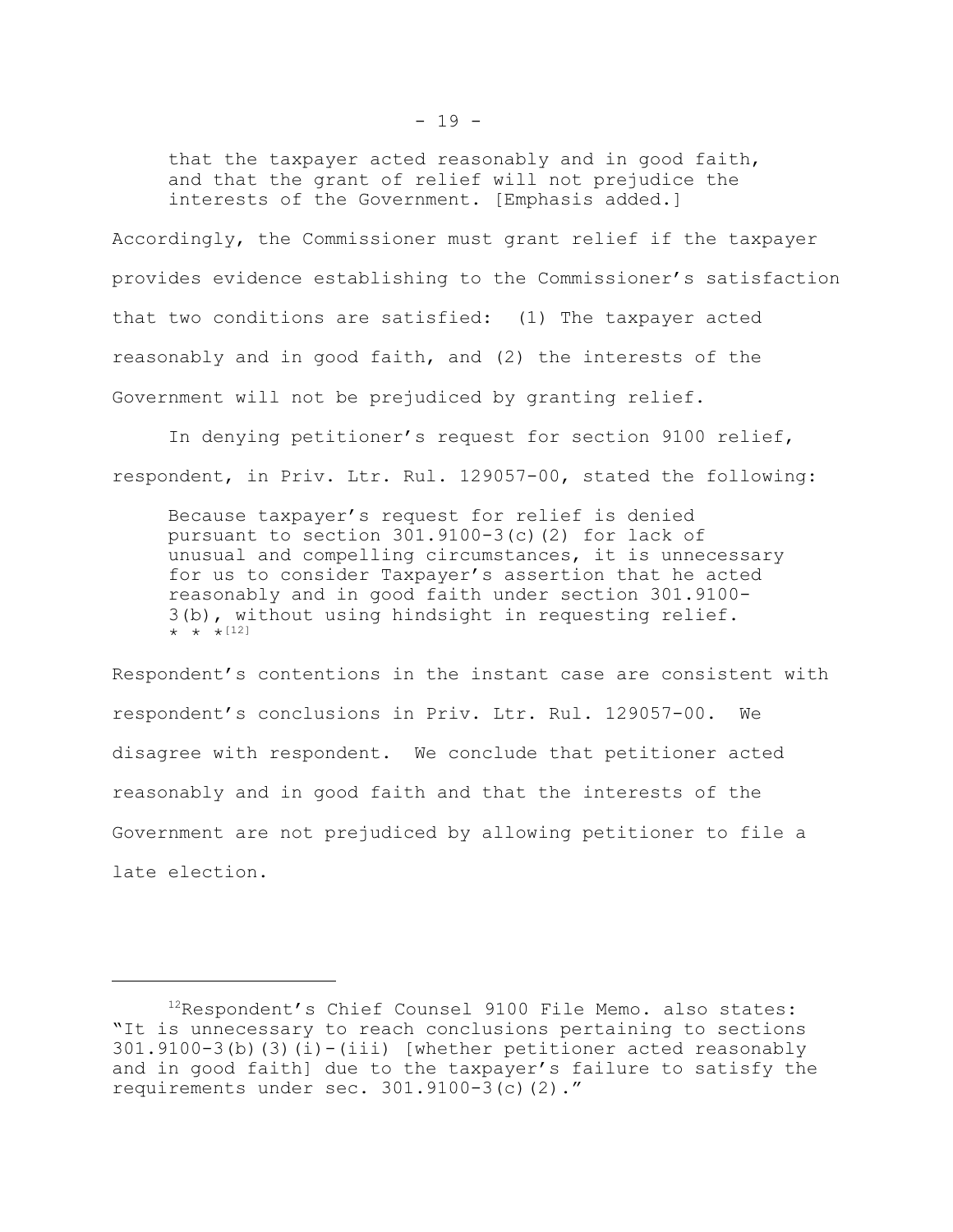Section 301.9100-3(b)(1), Proced. & Admin. Regs., defines reasonableness and good faith as follows:

(b) Reasonable action and good faith.-- (1) In  $qeneral. -- Except as provided in paragraphs (b) (3)(i)$ through (iii) of this section, a taxpayer is deemed to have acted reasonably and in good faith if the taxpayer–

(i) Requests relief under this section before the failure to make the regulatory election is discovered by the Internal Revenue Service (IRS);

(ii) Failed to make the election because of intervening events beyond the taxpayer's control;

(iii) Failed to make the election, because after exercising reasonable diligence (taking into account the taxpayer's experience and the complexity of the return or issue), the taxpayer was unaware of the necessity for the election;

(iv) Reasonably relied on the written advice of the Internal Revenue Service (IRS); or

(v) Reasonably relied on a qualified tax professional, including a tax professional employed by the taxpayer, and the tax professional failed to make, or advise the taxpayer to make, the election. [Emphasis added.]

The benchmarks for reasonableness and good faith in section 301.9100-3(b)(1), Proced. & Admin. Regs., are disjunctive; i.e., the taxpayer need satisfy only subdivision (i), (ii), (iii), (iv),  $or$  (v) in order to be deemed to have acted reasonably and in good faith. In the instant case, petitioner satisfies at least three of the regulation's benchmarks.

Regarding section  $301.9100-3(b)(1)(i)$ , Proced. & Admin. Regs., there is no question that petitioner requested relief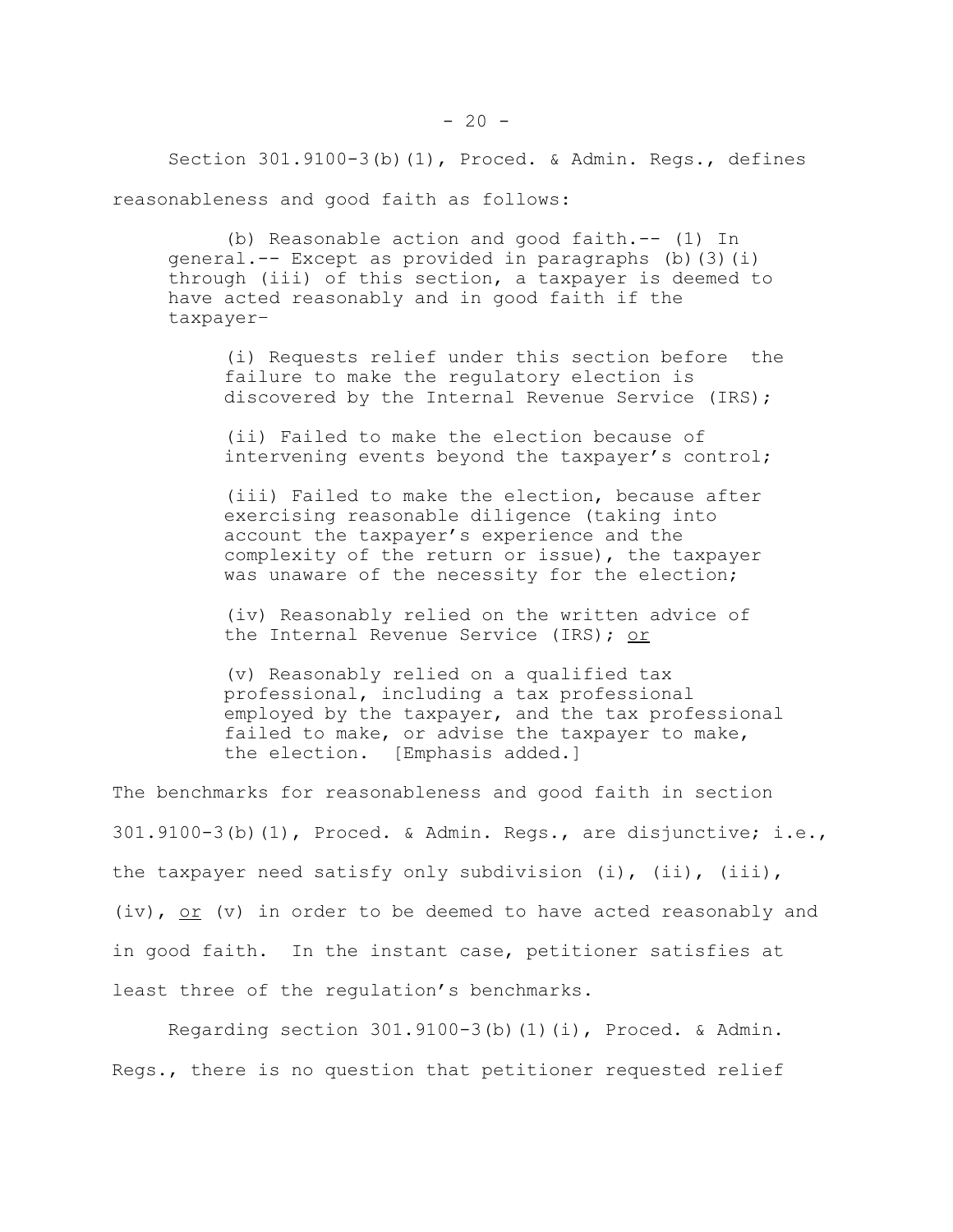before respondent discovered the failure to make the section 475(f) election. Regarding section 301.9100-3(b)(1)(iii), Proced. & Admin. Regs., pertaining to the exercise of reasonable diligence, we note that while petitioner had practiced law for over 30 years, he had only been in business as a securities trader for approximately 3 months at the time respondent contends he should have made his section  $475(f)$  election; i.e., April  $17$ , 2000. Within a day of learning of the section 475(f) election from Dr. Sullivan, petitioner contacted a new accountant, Mr. Sellers. Mr. Sellers was also unaware of section 475(f), but petitioner retrieved the citation of section 475(f) from Dr. Sullivan and provided it to Mr. Sellers. Petitioner also immediately hired Caplin & Drysdale to file the section 475(f) election and request section 9100 relief.

Regarding section  $301.9100-3(b)(1)(v)$ , Proced. & Admin. Regs., which finds good faith where the taxpayer acts in reasonable reliance upon counsel, petitioner was a personal injury lawyer for over 34 years, not a tax lawyer, and relied on accountants for tax advice throughout his professional career. In relying on Mr. Pearce, petitioner had no reason to question Mr. Pearce's qualifications as a qualified tax professional.<sup>13</sup>

 $13$ We note that, although whether petitioner's reliance was reasonable is not an issue, sec. 301.9100-3(b)(2), Proced. & Admin. Regs., places a limit on reasonable reliance on a qualified tax professional. A taxpayer will not be considered to (continued...)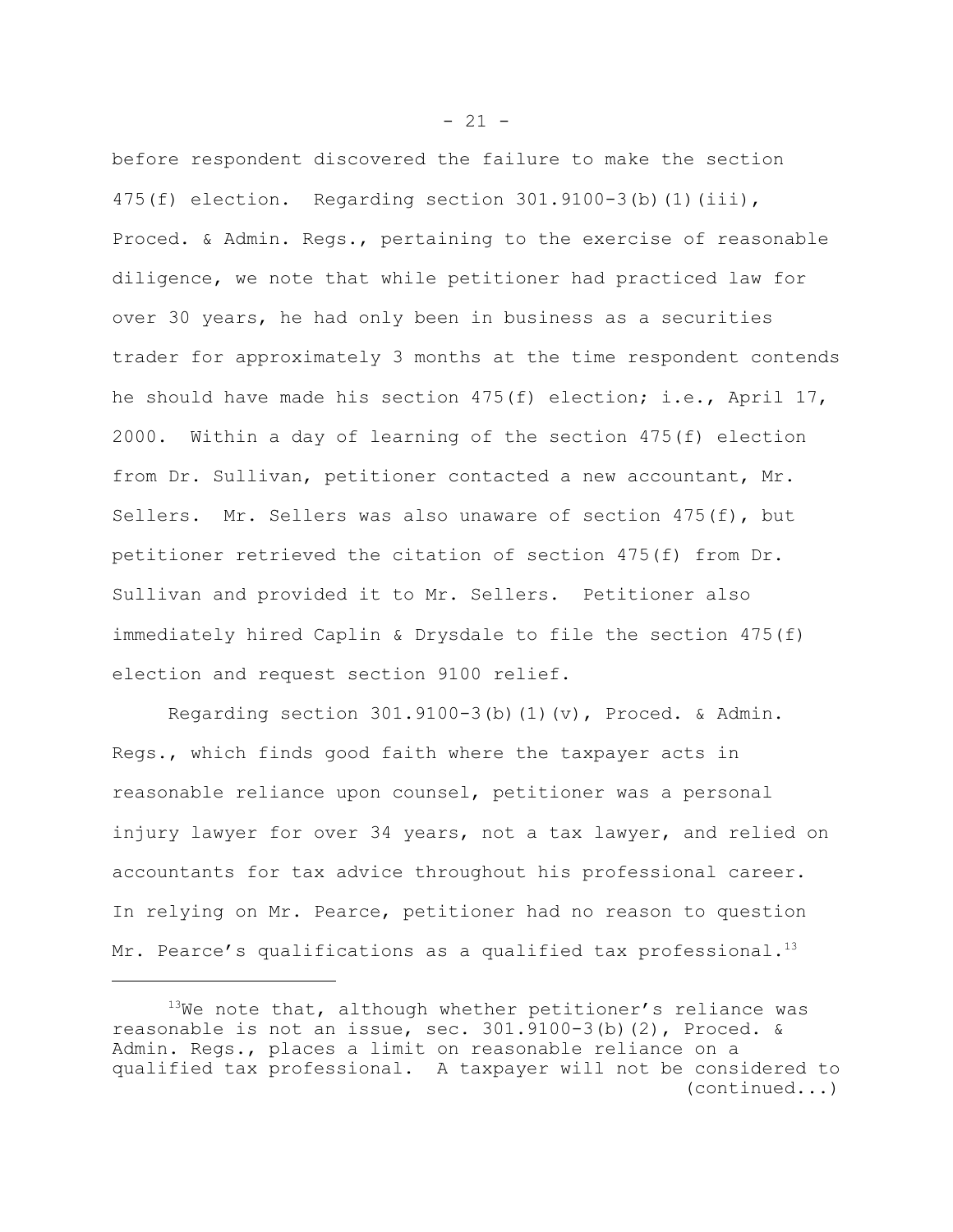Mr. Pearce has over 30 years of experience in tax and accounting, has held numerous leadership positions within his field and had extensive knowledge of petitioner's trading activities and losses from those activities.

Section 301.9100-3(b)(3) provides three exceptions to the general rule stated in paragraph (b)(1) above. A taxpayer will be deemed not to have acted reasonably and in good faith if the taxpayer:

(i) Seeks to alter a return position for which an accuracy-related penalty has been or could be imposed under section 6662 at the time the taxpayer requests relief (taking into account any qualified amended return filed within the meaning of  $\frac{1}{2}$  1.6664-2(c)(3) of this chapter) and the new position requires or permits a regulatory election for which relief is requested;

(ii) Was informed in all material respects of the required election and related tax consequences, but chose not to file the election; or

(iii) Uses hindsight in requesting relief. If specific facts have changed since the due date for making the election that make the election advantageous to a taxpayer, the IRS will not ordinarily grant relief. In such a case, the IRS will grant relief only when the taxpayer provides strong proof that the taxpayer's decision to seek relief did not involve hindsight.

The first two exceptions of section 301.9100-3(b)(3), Proced. & Admin. Regs., do not apply. The parties dispute whether

 $13$ (...continued)

have reasonably relied on a qualified tax professional if the taxpayer knew or should have known that the professional was not (i) competent to render advice on the election, or (ii) aware of all relevant facts.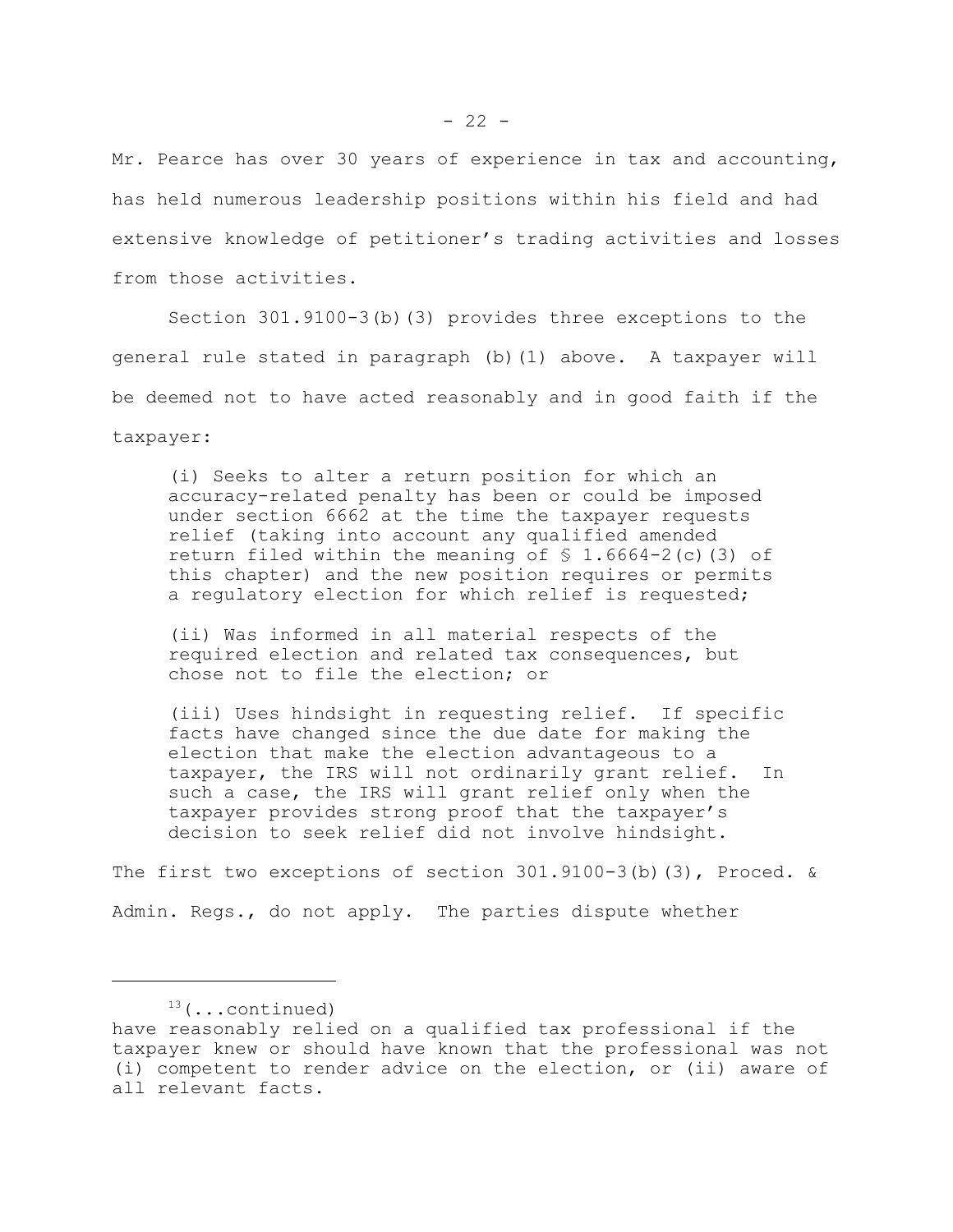subdivision (iii) applies; i.e., whether petitioner had the benefit of hindsight in requesting relief.

Petitioner contends that, had he been aware of its existence, he would have made the section 475(f) election on time. Petitioner further contends that, because his total losses on the day he actually filed the election were exactly the same as they would have been if he had timely filed, he did not use hindsight in requesting relief.

Respondent contends that allowing petitioner an extension of time to make the election impermissibly gives petitioner the benefit of hindsight. Respondent's brief poses the following hypothetical:

For the securities trader who has unrealized losses, the decision to mark-to-market his securities is a good one. Not only can he recognize his unrealized losses at the end of the year, but those losses are also ordinary losses which can be offset against ordinary income. However, for the securities trader who has unrealized gains at the end of the year, he may regret the decision of electing the mark-to-market method of accounting because his unrealized gains are also accelerated and must be recognized at the end of the year as ordinary income. [14]

We reject respondent's hypothetical, as well as respondent's contention. Respondent's contention is not consistent with the plain reading of section 301.9100-3(b)(iii), Proced. & Admin.

 $14$ An implicit contention in respondent's hypothetical is that a taxpayer with unrealized gains will not make the mark-tomarket election because it will result in ordinary income treatment and will instead wait for the required time to pass to get the benefit of capital gains.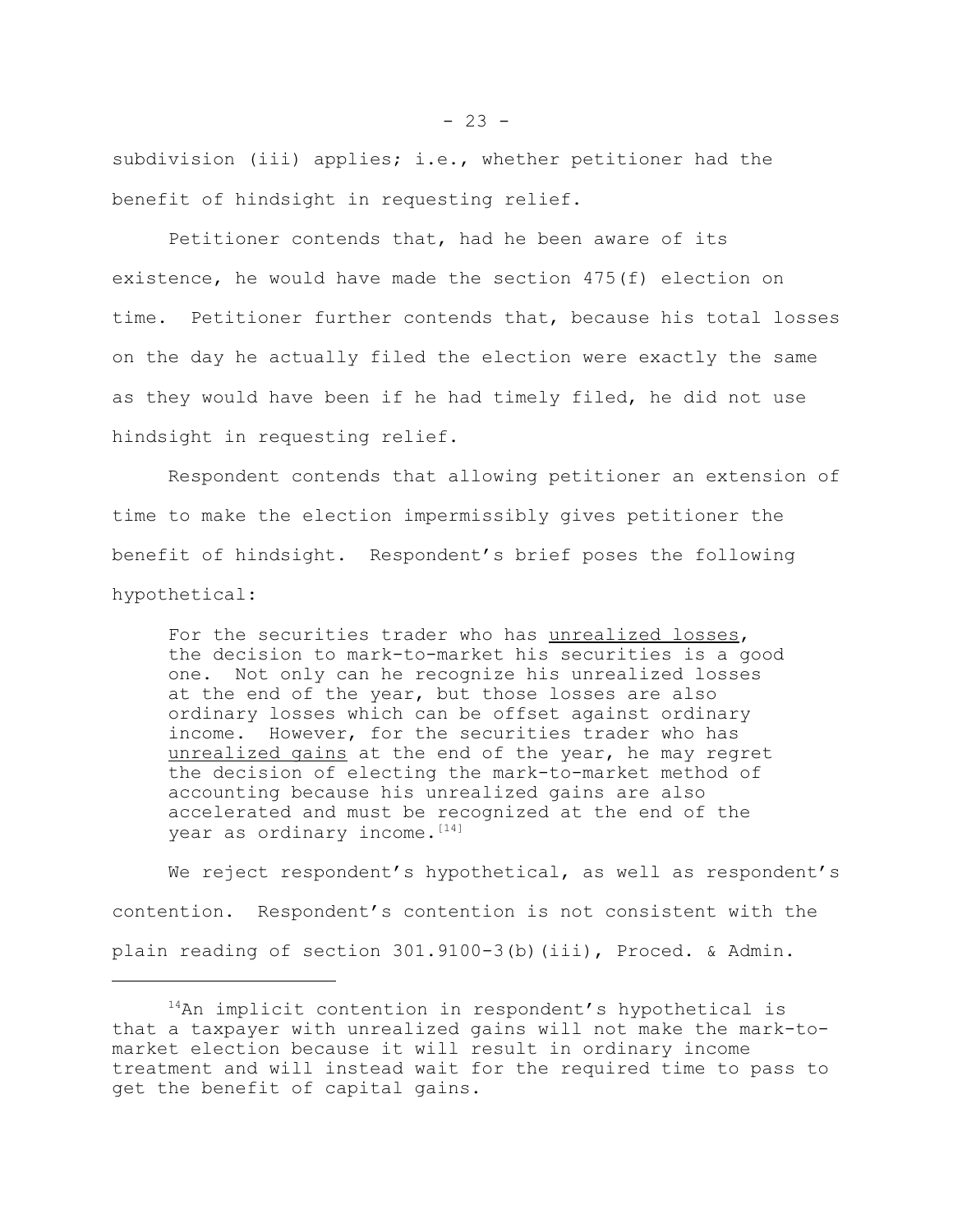Regs., which states in pertinent part: "If specific facts have changed since the due date for making the election that make the election advantageous to the taxpayer, the IRS will not ordinarily grant relief." (Emphasis added.) Accordingly, the relevant inquiry is whether allowing a late election gives the taxpayer some advantage that was not available on the due date. In the instant case, the only fact that changed after the due date for making the election was the discovery of the availability of the election itself. Petitioner conducted no trading activities and incurred no further losses between the time he should have filed the section 475(f) election and the date he actually filed the election. If a late election is allowed, petitioner will not be entitled to anything more than that to which he would have been entitled had he timely made the election. The allowance of a late election is consistent with the preamble to the regulations.

The instant case is distinguishable from Lehrer v. Commissioner, T.C. Memo. 2005-167. In that case, the taxpayers sought to make a section 475(f) election for taxable years 1999, 2000, and 2001 in taxable year 2004. The taxpayers reported \$44,000 of capital gains on their 1999 return, \$313,715 of shortterm capital losses on their 2000 tax return, and \$397,079 of short-term capital losses on their 2001 return. In 2004, the taxpayers sought to make a section 475(f) election to escape the

 $- 24 -$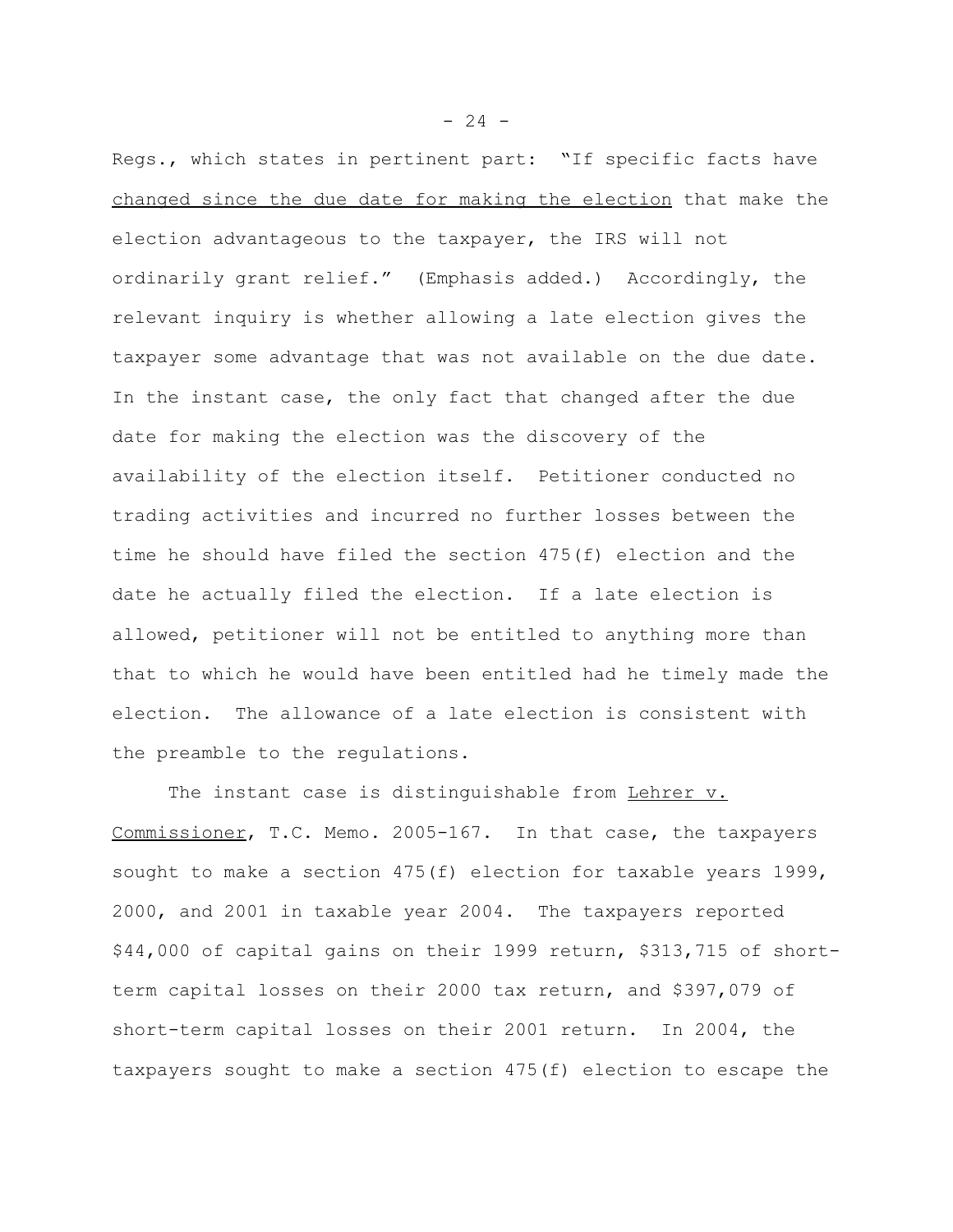\$3,000 capital loss limitation. The taxpayers in Lehrer are the classic example of taxpayers who seek to use the benefit of hindsight.<sup>15</sup> The taxpayers sought retroactively to convert their capital losses into ordinary losses several years later, with continued trading in the interim, in order to escape a deficiency and a section 6662 accuracy-related penalty. Lehrer stands in marked contrast to the instant case, where petitioner filed his election in the tax year it should have been filed, only a matter of months after the due date under the revenue procedure, with no trading in the interim, and no accuracy-related penalty was determined. In sum, we hold that petitioner did not use hindsight in requesting relief and that he acted reasonably and in good faith.

Respondent contends that the interests of the Government are deemed prejudiced pursuant to section 301.9100-3(c)(2), Proced. & Admin. Regs., which provides in pertinent part as follows:

(2) Special rules for accounting method regulatory elections.-- The interests of the Government are deemed to be prejudiced except in unusual and compelling circumstances if the accounting method regulatory election for which relief is requested–

(i) Is subject to the procedure described in §1.4461(e)(3)(i) of this chapter (requiring the advance written consent of the Commissioner);

<sup>&</sup>lt;sup>15</sup>The taxpayers in Lehrer v. Commissioner, T.C. Memo. 2005-167, did not raise the issue of sec. 9100 relief. We held that the taxpayers failed to file within the time prescribed by Rev. Proc. 99-17, supra.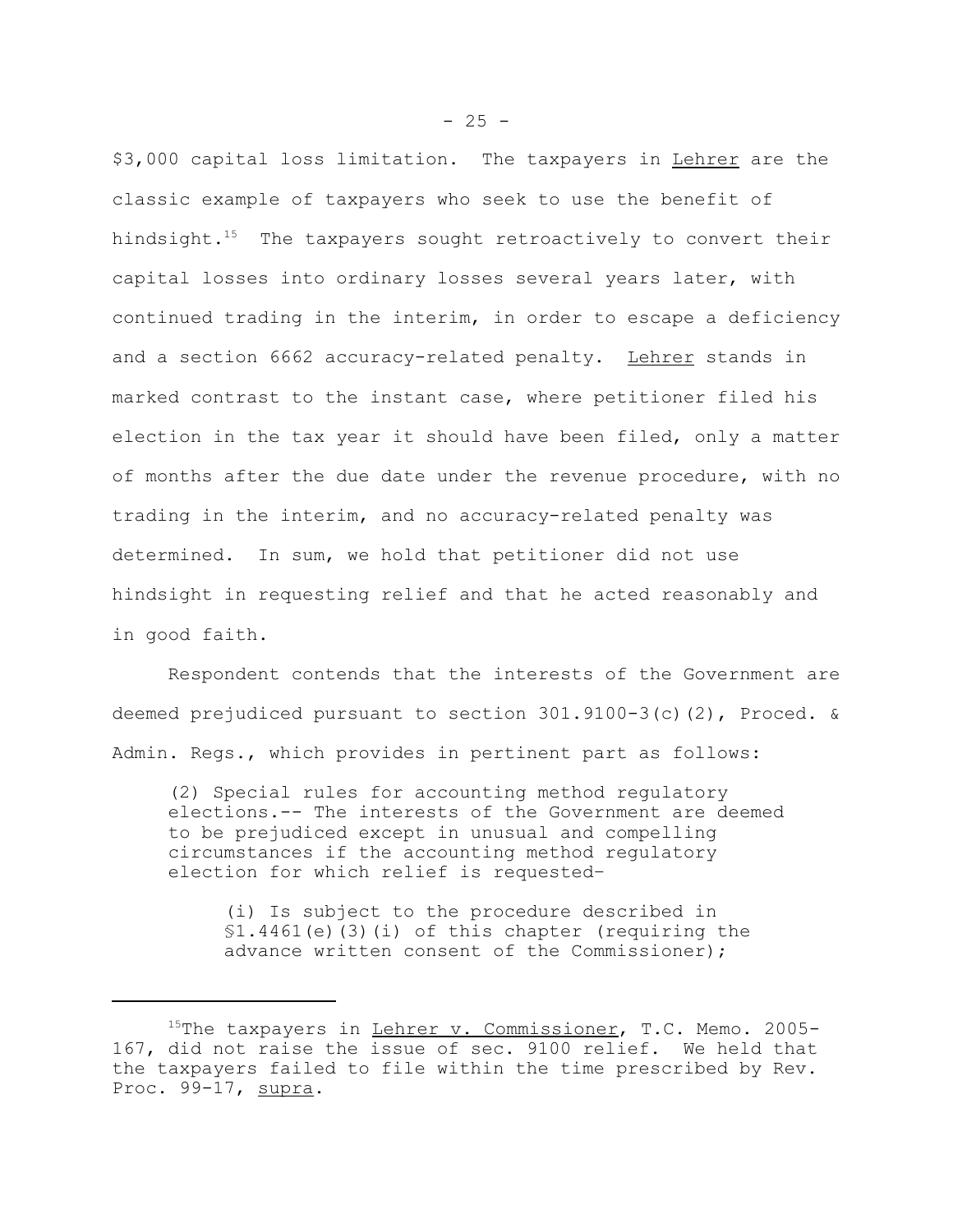(ii) Requires an adjustment under section 481(a) (or would require an adjustment under section 481(a) if the taxpayer changed to the method of accounting for which relief is requested in a taxable year subsequent to the taxable year the election should have been made);

(iii) Would permit a change from an impermissible method of accounting that is an issue under consideration by examination, an appeals office, or a federal court and the change would provide a more favorable method or more favorable terms and conditions than if the change were made as part of an examination; or

(iv) Provides a more favorable method of accounting or more favorable terms and conditions if the election is made by a certain date or taxable year.

Accordingly, the interests of the Government are not deemed to be prejudiced in the case of an accounting method regulatory election if the provisions of section  $301.9100-3(c)(2)(i)$ , (ii), (iii), or (iv), Proced. & Admin. Regs., do not apply or, if they do, unusual and compelling circumstances are present.

Section 301.9100-3(c)(1), Proced. & Admin. Regs., defines

prejudice as follows:

In general. --The Commissioner will grant a reasonable extension of time to make a regulatory election only when the interests of the Government will not be prejudiced by the granting of relief. \* \* \*

(i) Lower tax liability.-- The interests of the Government are prejudiced if granting relief would result in the taxpayer having a lower tax liability in the aggregate for all taxable years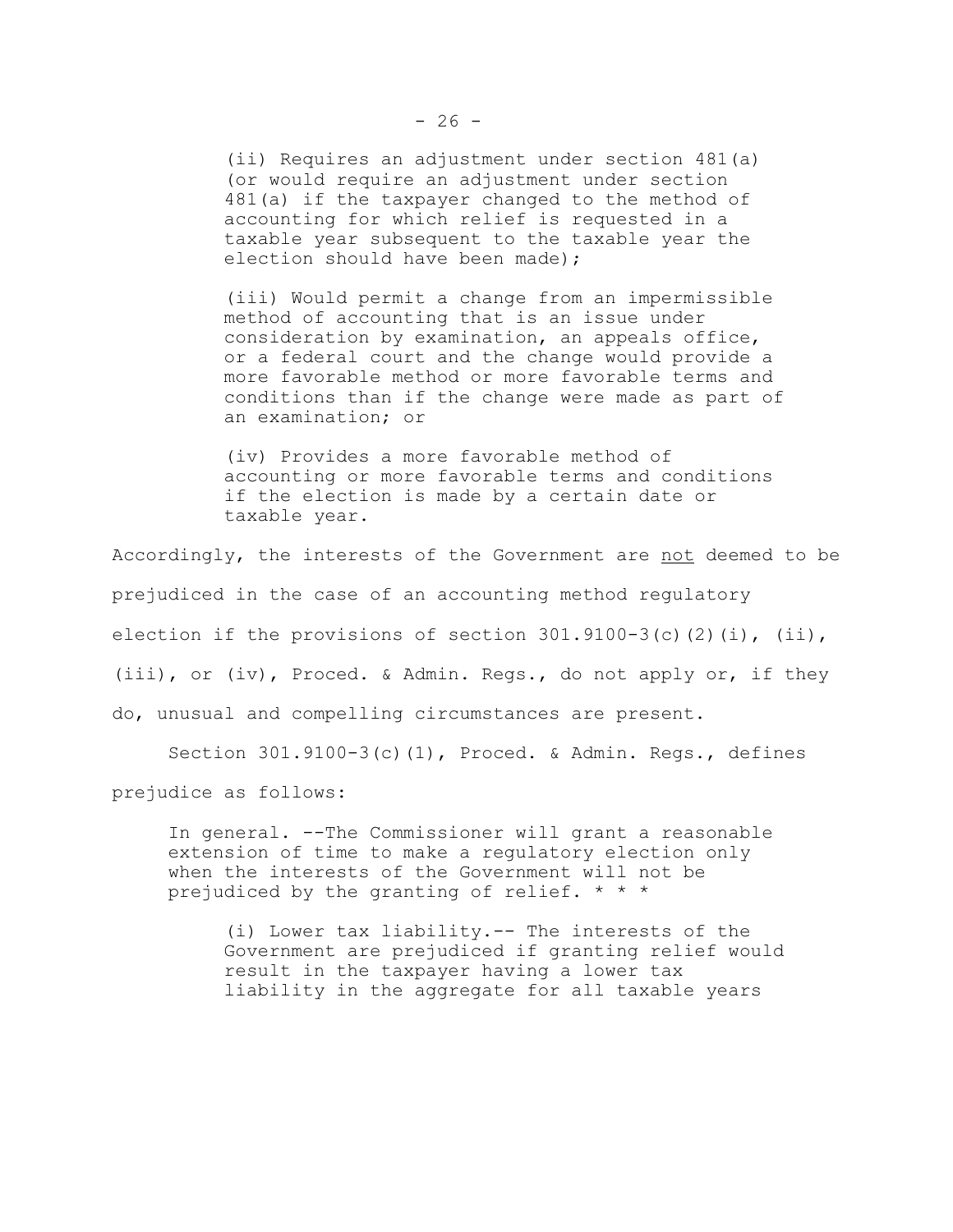affected by the election than the taxpayer would have had if the election had been timely made  $* * * [16]$ 

The interests of the Government are prejudiced if granting petitioner an extension of time to file the section 475(f) election would result in petitioner's having a lower tax liability than if petitioner had timely filed a section 475(f) election. The parties have stipulated that between April 17, 2000, the date petitioner should have filed his section 475(f) election, and July 21, 2000, the date petitioner actually filed his section 475(f) election, petitioner did not conduct any trading activities and incurred no further gains or losses. Accordingly, pursuant to section  $301.9100-3(c)$  (1)(i), Proced. & Admin. Regs., there is no prejudice in the instant case because granting petitioner an extension of time to file his section 475(f) election does not result in petitioner's having a lower tax liability than he would have had if he had timely filed the election.

Respondent contends, however, that prejudice is presumed because of the special rules for accounting method regulatory

 $16$ <sup>16</sup>The interests of the Government are also prejudiced if the taxable year in which the regulatory election should have been made, or any taxable years that would have been affected by the election had it been timely made, are closed by the period of limitations on assessment under sec. 6501 before the taxpayer is granted 9100 relief. Sec. 301.9100-3(c)(1)(ii), Proced. & Admin. Regs. That provision is not a prohibition in the instant case, as the limitations periods for all taxable years affected by the election remain open.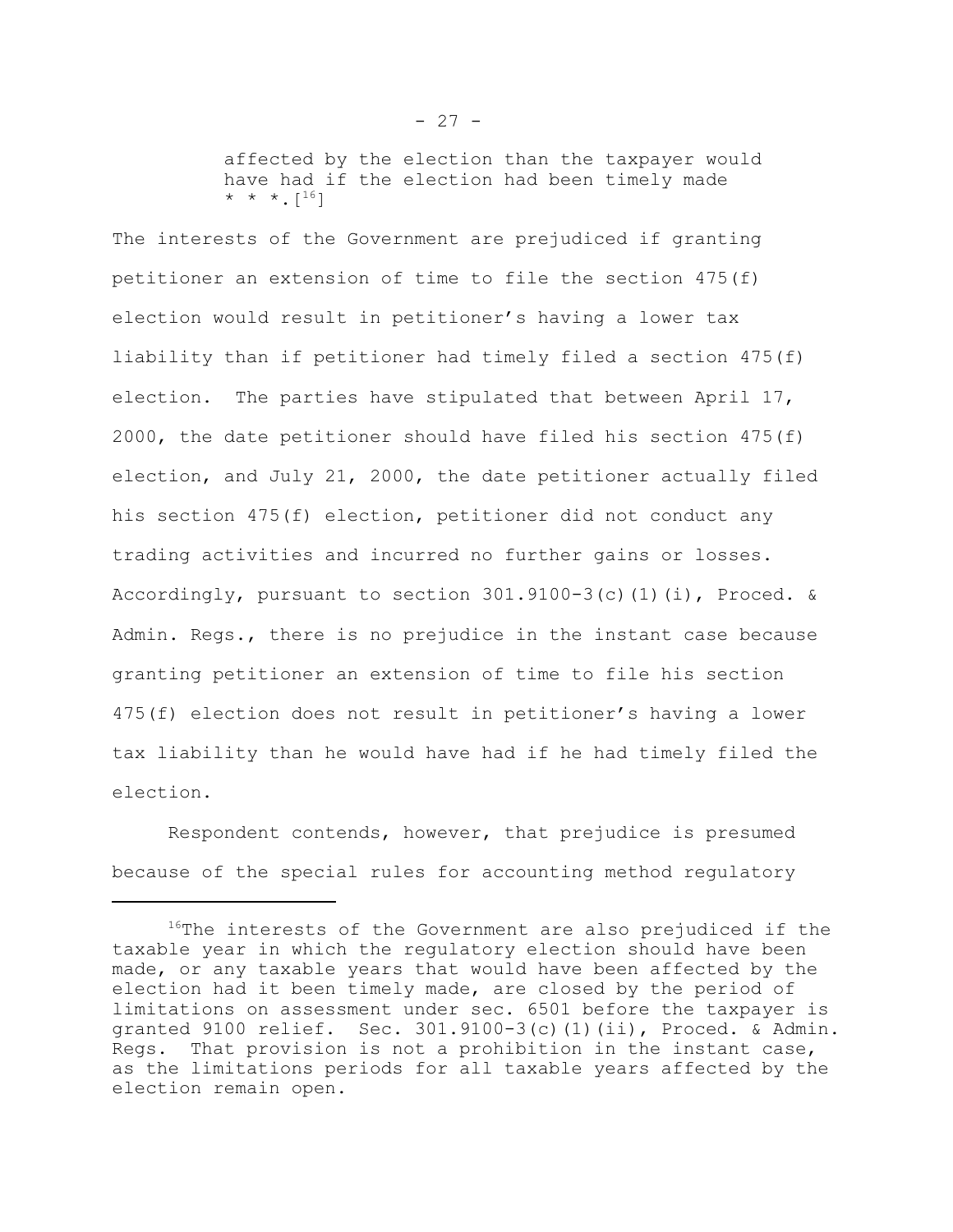elections contained in section 301.9100-3(c)(2), Proced. & Admin Regs. The parties dispute whether section  $301.9100-3(c)$  (2)(ii), Proced. & Admin. Regs., applies. Paragraph 3(c)(2)(ii) presumes prejudice, absent unusual and compelling circumstances, if the election "Requires an adjustment under section 481(a) (or would require an adjustment under section 481(a) if the taxpayer changed to the method of accounting for which relief is requested in a taxable year subsequent to the taxable year the election should have been made)".

Section 481(a) prescribes the rules for adjustments required by changes in methods of accounting as follows:

SEC. 481(a) General Rule.-- In computing the taxpayer's taxable income for any taxable year (referred to in this section as the "year of change")–

(1) if such computation is under a method of accounting different from the method under which the taxpayer's taxable income for the preceding taxable year was computed, then

(2) there shall be taken into account those adjustments which are determined to be necessary solely by reason of the change in order to prevent amounts from being duplicated or omitted, except there shall not be taken into account any adjustment in respect of any taxable year to which this section does not apply unless the adjustment is attributable to a change in the method of accounting initiated by the taxpayer. [Emphasis added. $17$ ]

(continued...)

 $17$ Sec. 1.481-1(a)(1), Income Tax Regs., contains almost identical language regarding the purpose of the adjustment under sec. 481(a). Rev. Proc. 99-17, sec. 204, 1999-1 C.B. at 504 itself corroborates this purpose: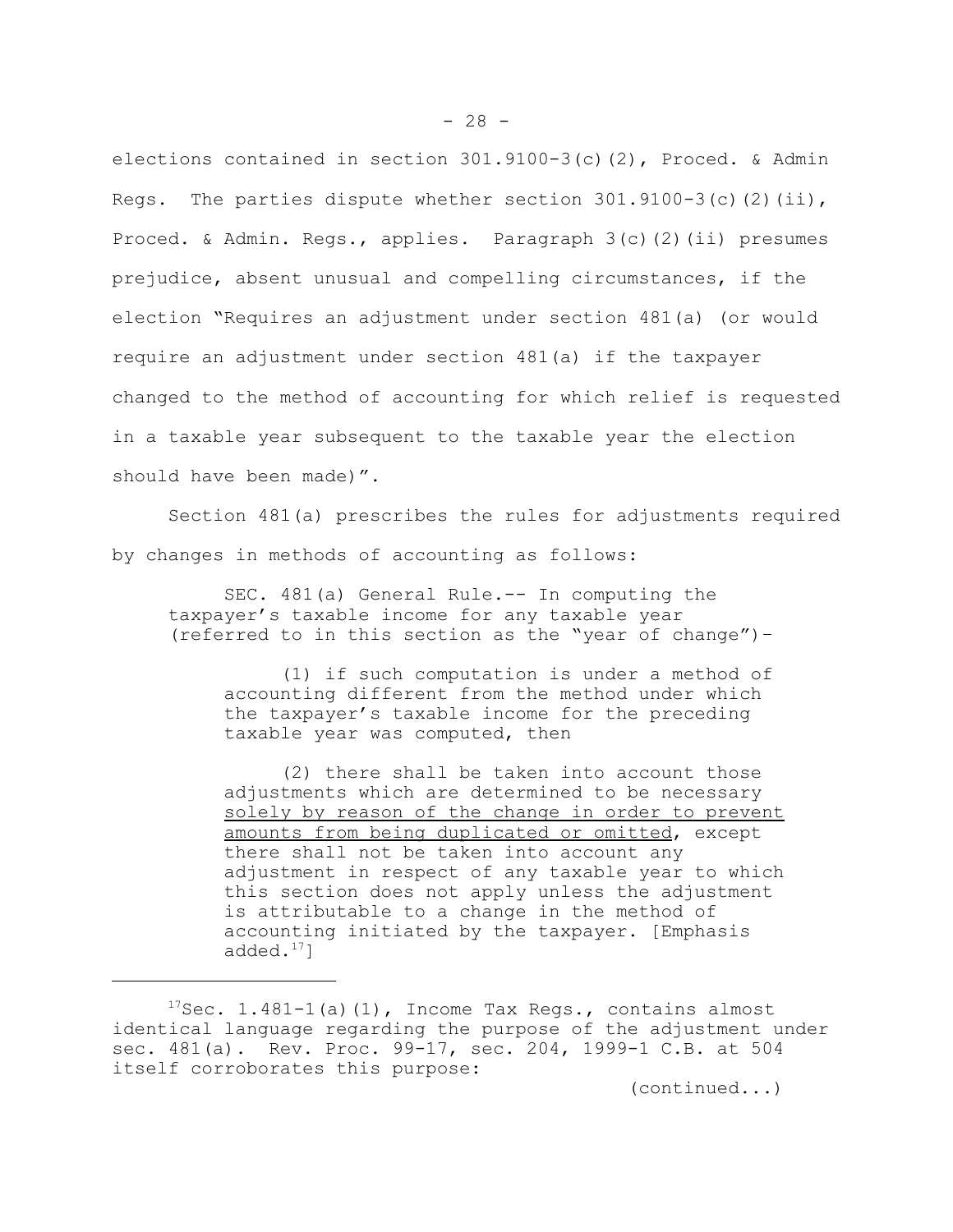Accordingly, if a taxpayer changes his method of accounting and an amount would be duplicated or omitted because of the change, section 481(a) requires an adjustment to prevent the distortion. For example, if an accrual method taxpayer included in income for year 1 an amount which he had the right to receive, but switched to the cash method of accounting in year 2 when he actually received the amount, a section 481(a) adjustment would be necessary to prevent the same item of income from being included in 2 different tax years.

Petitioner contends that, because he adopted the mark-tomarket method of accounting for his securities trading business in taxable year 2000, the first year that his securities trading business existed, and did not change from another method of accounting, no item would be duplicated or omitted, no section 481(a) adjustment is required, and therefore there is no prejudice under section 301.9100-3(c)(2)(ii), Proced. & Admin. Regs. $^{18}$ 

 ${}^{18}$ Cf. sec. 301.9100-3(f), Example (4), Proced. & Admin. Regs., which provides as follows:

(continued...)

 $17$  (...continued) In computing taxable income, § 481(a) requires a taxpayer to take into account those adjustments necessary to prevent amounts from being duplicated or omitted when the taxpayer's taxable income is computed under a method of accounting different from the method used to compute taxable income for the preceding taxable year.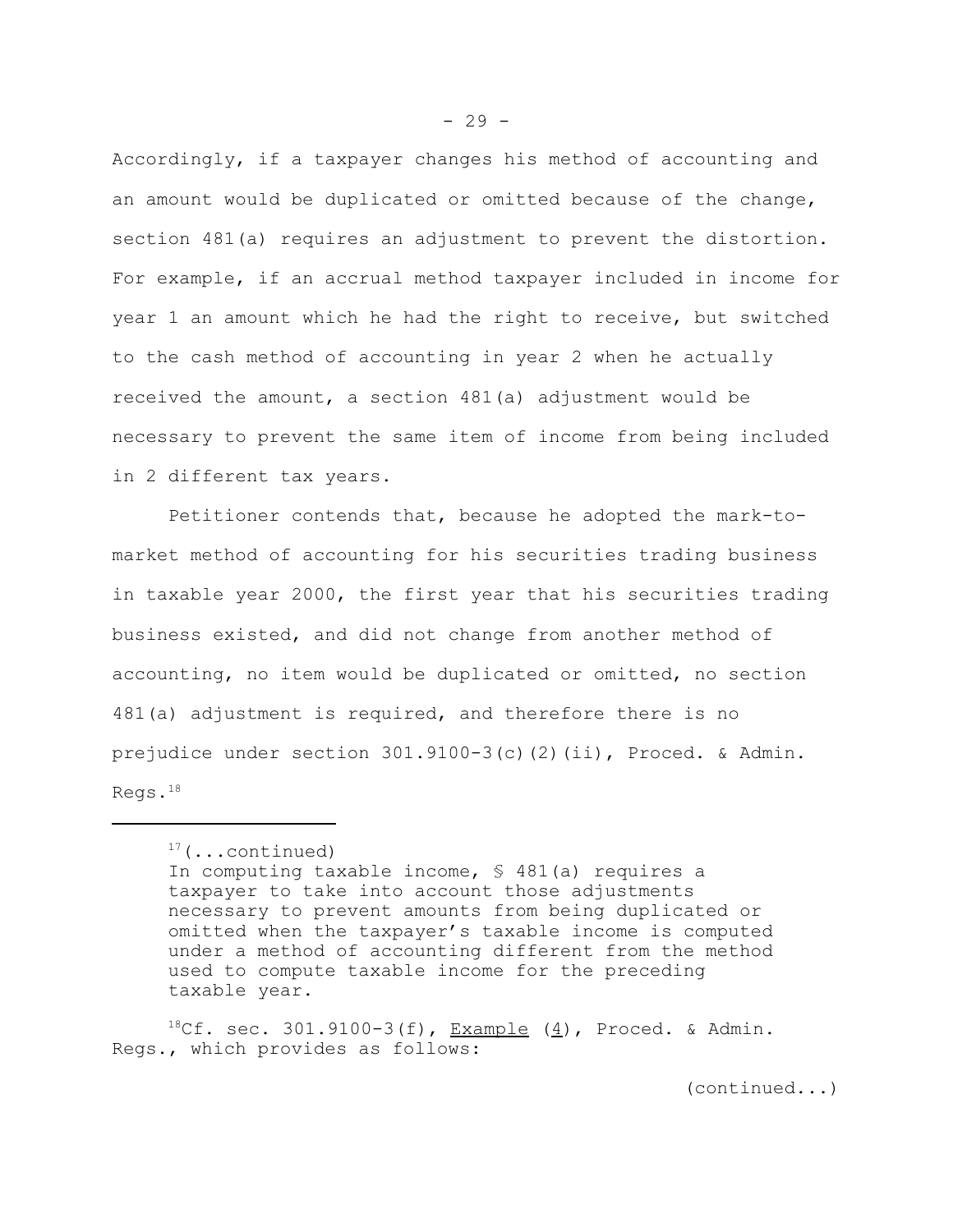Respondent contends that petitioner ignores the following parenthetical language in paragraph 3(c)(2)(ii): "(or would require an adjustment under section 481(a) if the taxpayer changed to the method of accounting for which relief is requested in a taxable year subsequent to the taxable year the election should have been made)". Respondent contends that the parenthetical language presumes prejudice to the Government because petitioner, hypothetically, could have adopted the markto-market method of accounting in a year subsequent to the year he should have adopted the mark-to-market method and a section 481(a) adjustment might possibly be necessary.

Assuming arguendo that the parenthetical phrase in paragraph  $3(c)$ (2)(ii) did apply, the interests of the Government are not deemed to be prejudiced if unusual and compelling circumstances

 $18$ (...continued)

Election not requiring adjustment under section 481(a). Taxpayer D prepares D's 1997 income tax return. D is unaware that a particular accounting method regulatory election is available. D files D's 1997 return without making the election and uses another permissible method of accounting. The applicable regulation provides that the election is made on a cut-off basis (without an adjustment under sec. 481(a)). In 1998, D requests relief under this section to make the election under the regulation. If D were granted an extension of time to make the election, D would pay no less tax than if the election had been timely made. Assume that paragraphs (c)(2)(i), (iii), and (iv) of this sec. do not apply. Under paragraph (c)(2)(ii) of this section, the interests of the Government are not deemed to be prejudiced because the election does not require an adjustment under section 481(a).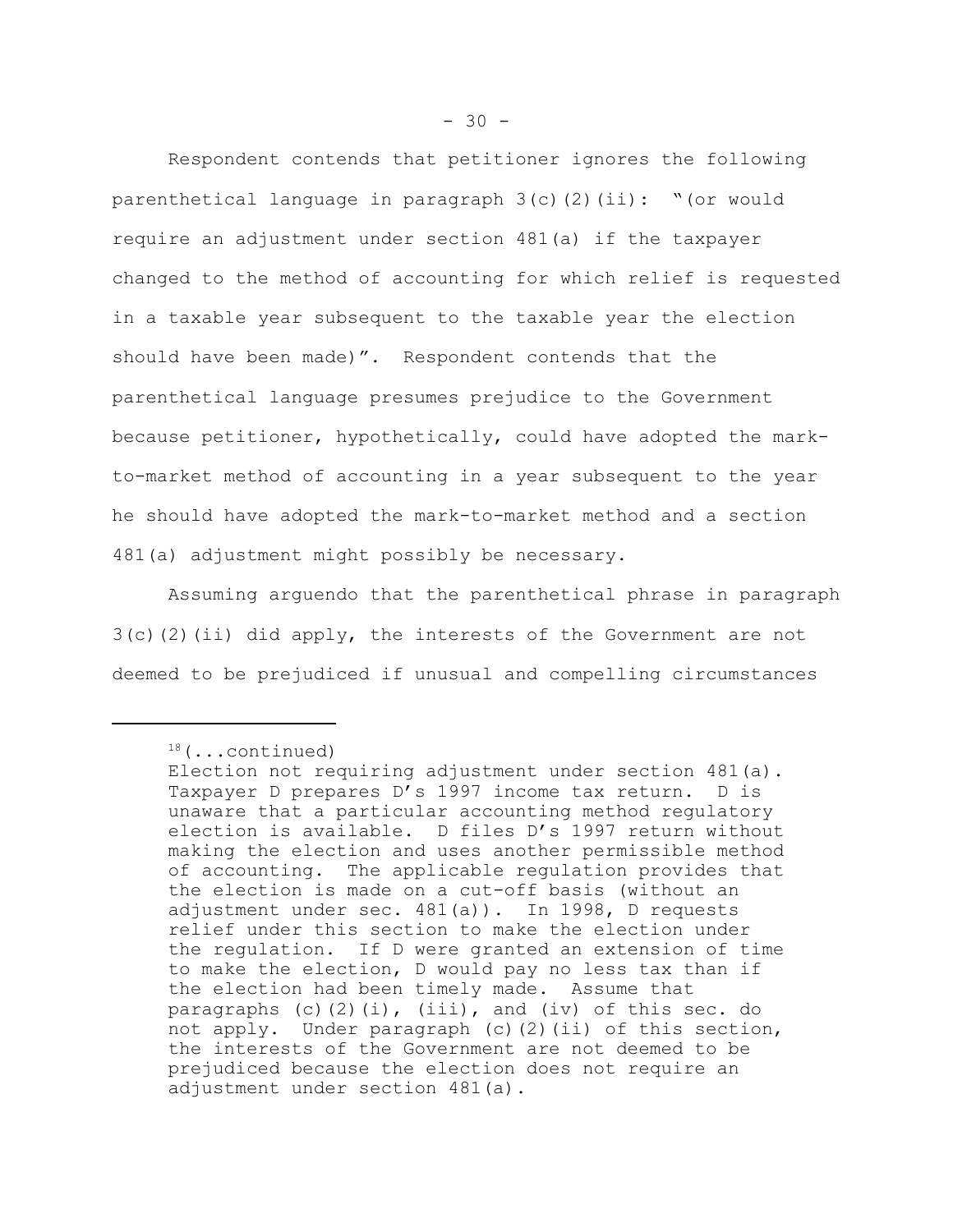are present. Section 301.9100-3(c)(2), Proced. & Admin. Regs., plainly states: "The interests of the Government are deemed to be prejudiced except in unusual and compelling circumstances if the accounting method regulatory election for which relief is requested [is one to which subdivision (i), (ii), (iii), or (iv) applies]." (Emphasis added.) In other words, assuming subdivision (ii) applies, unusual and compelling circumstances defeat the presumption of prejudice. Respondent contends that the circumstances surrounding petitioner's failure to timely file a section 475(f) election were not unusual and compelling and did not actually cause petitioner to fail to timely file the election.

Respondent points out that the collapse of the technology stocks, the liquidation of petitioner's trading accounts, and petitioner's \$25 million in losses during the first quarter of taxable year 2000 did not literally prevent petitioner from making the section 475(f) election. Respondent further points out that petitioner failed to timely file the section 475(f) election because his accountant was unaware of the election and that ignorance of the law is no excuse.

We disagree with respondent's contention that unusual and compelling circumstances are not present in the instant case. The Commissioner has not defined, by regulation or otherwise, unusual or compelling circumstances. We note that the preamble

 $- 31 -$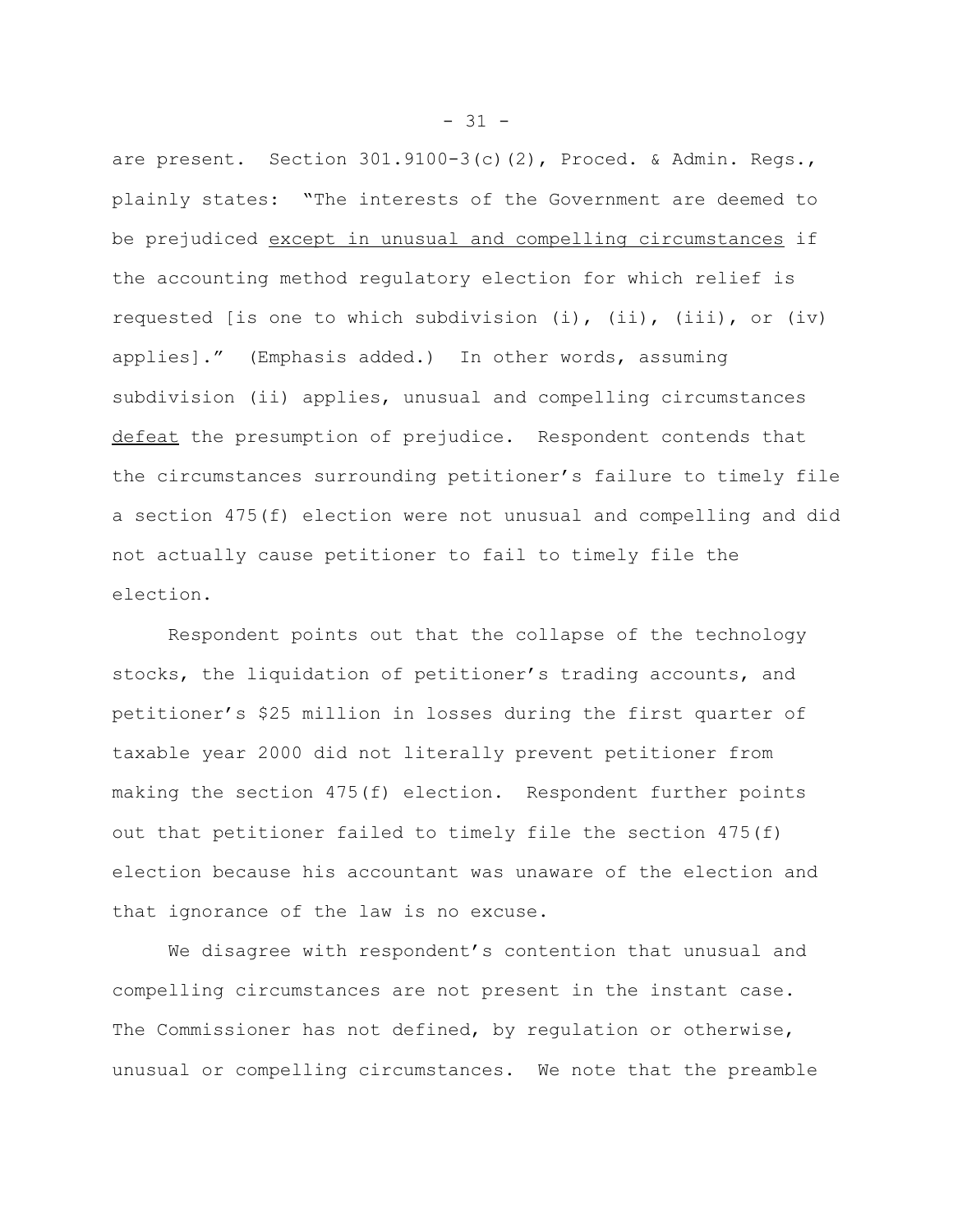to the regulations states: "What are unusual and compelling circumstances must be decided on a case-by-case basis in light of all applicable facts and circumstances." T.D. 8742, 1998-1 C.B. at 390. We briefly recount the facts of the instant case. Petitioner suffered a \$25 million loss when his trading accounts were liquidated on April 14, 2000, 3 days before the date prescribed in Rev. Proc. 99-17, supra, for timely filing a section 475(f) election. Mr. Pearce, petitioner's tax adviser who had full knowledge of petitioner's trading activities and losses and over 30 years of experience as an accountant, was unaware of the section 475(f) election for securities traders. Mr. Sellers, another accountant, was also unaware of the availability of the section 475(f) election. As soon as petitioner learned of the existence of the section 475(f) election, he promptly employed Caplin & Drysdale to make the section 475(f) election and file a request for section 9100 relief. Petitioner conducted no further trading activities between the date he should have filed the election and the date he actually filed the election. We find the combination of circumstances in the instant case both unusual and compelling and conclude that the interests of the Government should not be presumed to be prejudiced even if the parenthetical phrase of section 301.9100-3(c)(2)(ii), Proced. & Admin. Regs., did apply.

 $- 32 -$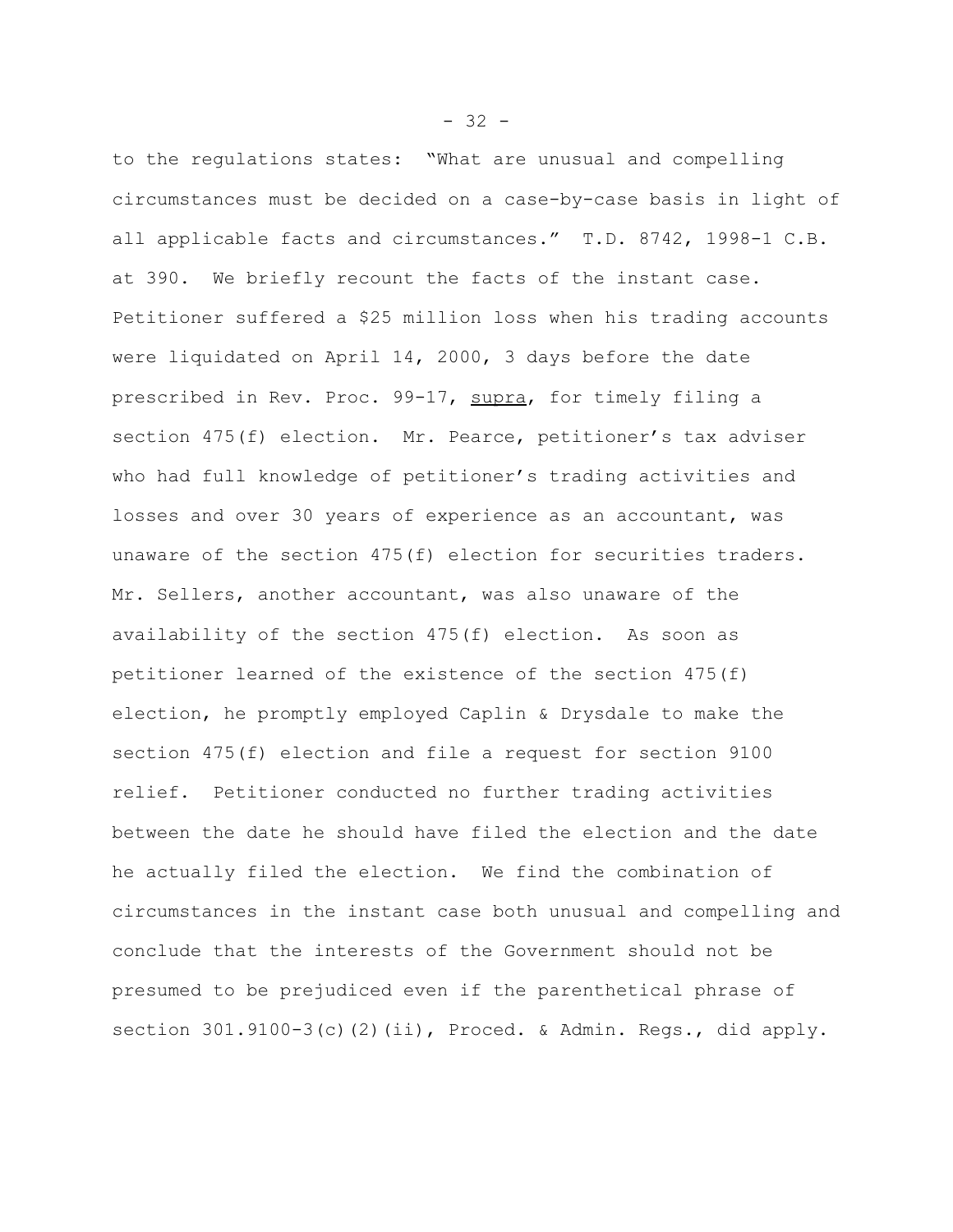In conclusion, under section  $301.9100-3(c)(1)(i)$ , Proced. & Admin. Regs., there is no prejudice to the Government in the instant case. Petitioner did not realize any gains or suffer any further losses between the time he should have filed his section 475(f) election and the date he actually filed the election. Petitioner will be entitled to no more than he would have been entitled to had he filed his section 475(f) election by the date prescribed in Rev. Proc. 99-17, supra, which is precisely the purpose of section 9100 relief: to "permit []taxpayers that are in reasonable compliance with the tax laws to minimize their tax liability by collecting from them only the amount of tax they would have paid if they had been fully informed and well advised." T.D. 8742, 1998-1 C.B. at  $389.^{19}$  We conclude that petitioner is entitled to an extension of time to file his section 475(f) election pursuant to section 301.9100-3, Proced. & Admin. Regs. Petitioner is entitled to relief because he acted reasonably and in good faith and the interests of the Government will not be prejudiced. Accordingly, we hold that petitioner is

 $19$ See supra note 11, and accompanying text.